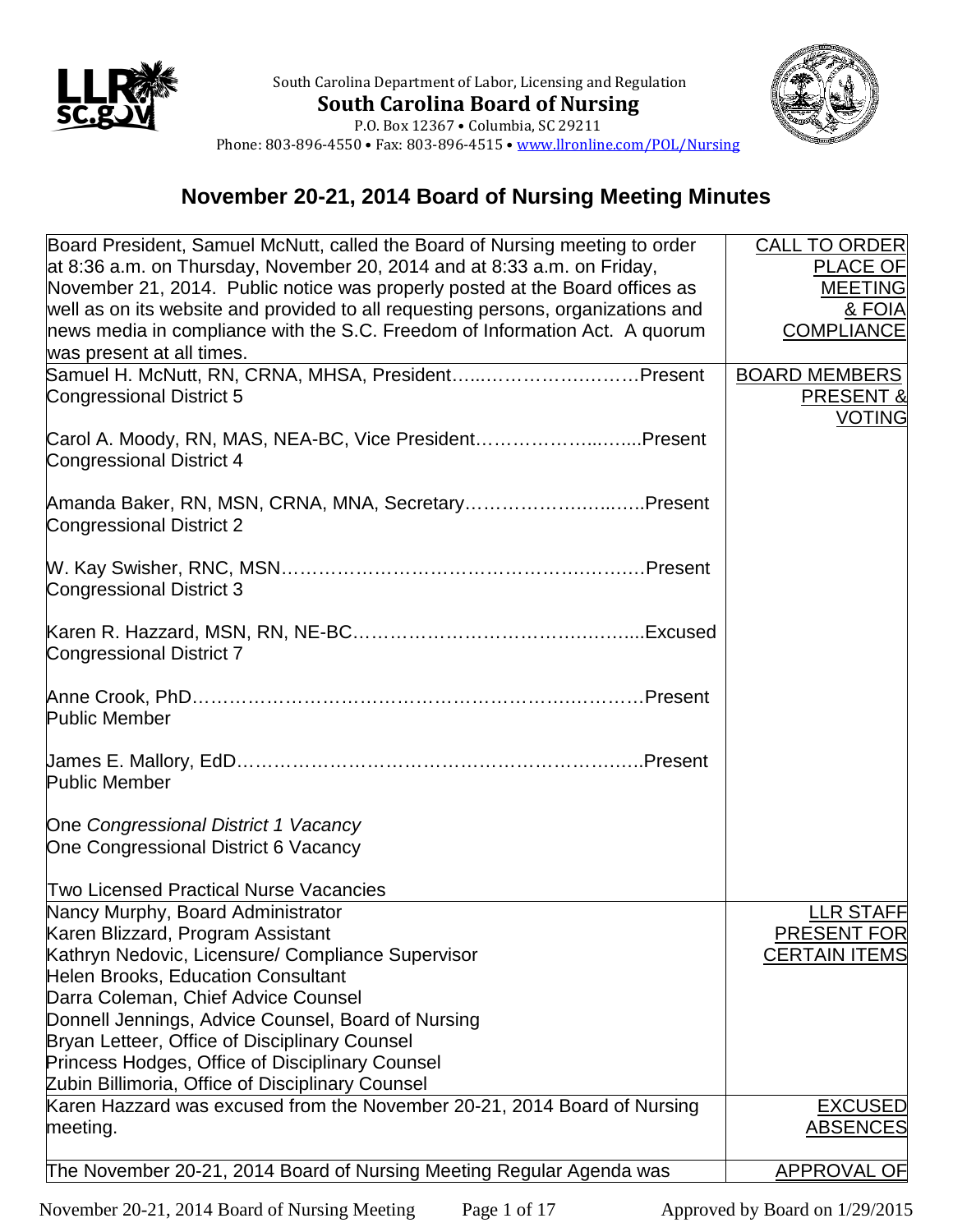|    | presented for the Board's review and approval.                                                   | <b>AGENDA</b>       |
|----|--------------------------------------------------------------------------------------------------|---------------------|
|    |                                                                                                  |                     |
|    | A motion was made by Carol Moody to approve the November 20-21, 2014                             | <b>MOTION</b>       |
|    | Board of Nursing Regular Agenda as presented. Kay Swisher seconded the                           |                     |
|    | motion. The motion carried unanimously.                                                          |                     |
|    | The Consent Agenda for the November 20-21, 2014 Board of Nursing Meeting was                     | <b>APPROVAL OF</b>  |
|    | presented for the Board's review and approval/acceptance as information.                         | <b>CONSENT</b>      |
|    |                                                                                                  | <b>AGENDA</b>       |
|    | a) For Information: NCLEX RN and PN Summary Statistics                                           |                     |
|    | for July 1 through Sep 30, 2014                                                                  |                     |
|    | b) For Information: NCSBN Good Morning Members                                                   |                     |
|    | September 12, 2014                                                                               |                     |
|    | c) For Information: NCSBN Good Morning Members                                                   |                     |
|    | September 17, 2014                                                                               |                     |
|    | d) For Information: NCSBN Good Morning Members                                                   |                     |
|    | September 19, 2014                                                                               |                     |
|    | e) For Acceptance: April 10, 2014 Nursing Practice and                                           |                     |
|    | <b>Standards Committee Meeting Minutes</b>                                                       |                     |
| f  | For Acceptance: August 26, 2014 Advisory Committee                                               |                     |
|    | on Nursing Meeting Minutes                                                                       |                     |
|    | g) For Information: Statement of Economic Interest                                               |                     |
|    | h) For Information: Good Morning Members October 8,                                              |                     |
|    | 2014                                                                                             |                     |
| i) | For Information: Announcement of Nursing Board Public                                            |                     |
|    | <b>Member Virtual Network</b>                                                                    |                     |
| j) | For Information: Budget (on table)                                                               |                     |
|    |                                                                                                  |                     |
|    | A motion was made by Kay Swisher to approve the Consent Agenda as                                | <b>MOTION</b>       |
|    | presented. Anne Crook seconded the motion. The motion carried unanimously.                       |                     |
|    | The September 25-26, 2014 Board of Nursing Meeting minutes were presented                        | APPROVAL OF         |
|    | for the Board's review and approval.                                                             | <b>MINUTES</b>      |
|    |                                                                                                  |                     |
|    | A motion was made by Kay Swisher to approve the September 25-26, 2014                            | <b>MOTION</b>       |
|    | meeting minutes as presented. Amanda Baker seconded the motion. The motion                       |                     |
|    | carried unanimously.                                                                             |                     |
|    | Connie Casebolt, MD, appeared before the Board to request a waiver of the forty-                 | <b>REQUEST FOR</b>  |
|    | five mile restriction for physician supervision of an APRN.                                      | WAIVER OF           |
|    |                                                                                                  | <b>MILEAGE</b>      |
|    | Discussion included but was not limited to the duties the APRN would be                          | <b>RESTRICTION-</b> |
|    | performing, the times during the year when the location/ distance between the                    | <b>CONNIE</b>       |
|    | APRN and the physician will be greater than 45 miles and the availability of the                 | CASEBOLT, MD        |
|    | physician to the APRN during patient care.                                                       |                     |
|    |                                                                                                  |                     |
|    | A motion was made by Anne Crook to grant the request for the mileage waiver.                     | <b>MOTION</b>       |
|    | Amanda Baker seconded the motion. The motion carried unanimously.                                |                     |
|    |                                                                                                  |                     |
|    | Note: If approved by the Board of Nursing, the request must also be reviewed by                  |                     |
|    | the Board of Medical Examiners. (§40-33-20 (52) ". When application is made for more             |                     |
|    | than three NP's, CNM's, or CNS's to practice with one physician, or when a NP, CNM, or CNS is    |                     |
|    | performing delegated medical acts in a practice site greater than forty-five miles from the      |                     |
|    | physician, the Board of Nursing and Board of Medical Examiners shall each review the application |                     |
|    | to determine if adequate supervision exists.").                                                  |                     |
|    | Harley Morgan, MD, Rebecca Lehman, MD and Crystal Walker, APRN, of USC                           | <b>REQUEST FOR</b>  |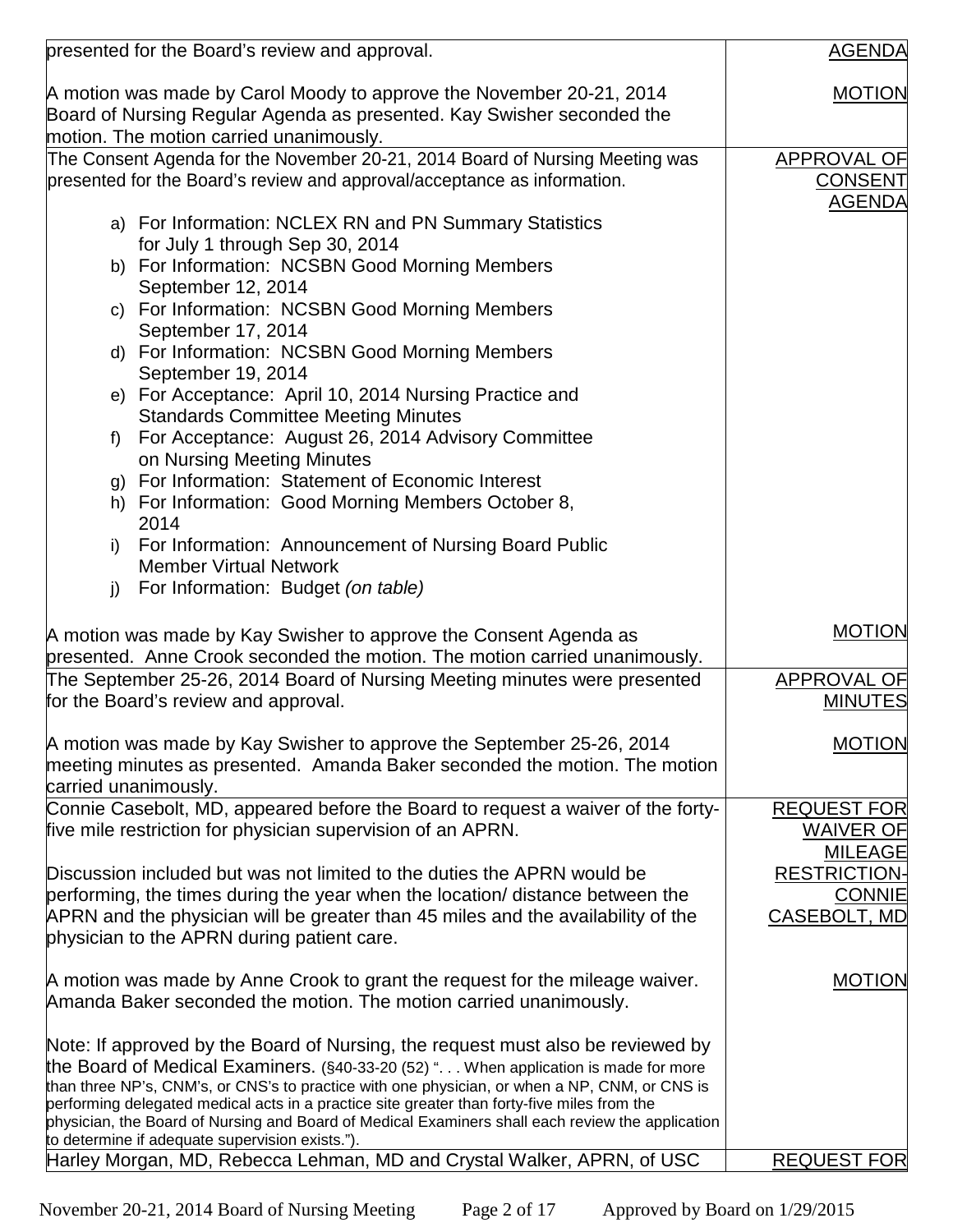| Pediatrics, Division of Pediatric Neurology, and Rusty Turner, MD, Network<br>Neurology appeared before the Board to request a waiver of the forty-five mile<br>restriction for physician supervision of an APRN.<br>Discussion included but was not limited to the duties the APRN would be                                                                                                                                                                                                                                   | <b>WAIVER OF</b><br><b>MILEAGE</b><br><b>RESTRICTION</b><br><b>USC PEDIATRICS.</b><br><b>DIVISION OF</b> |
|--------------------------------------------------------------------------------------------------------------------------------------------------------------------------------------------------------------------------------------------------------------------------------------------------------------------------------------------------------------------------------------------------------------------------------------------------------------------------------------------------------------------------------|----------------------------------------------------------------------------------------------------------|
| performing, the location/ distance between the APRN and the physician and the<br>availability of the physician to the APRN during patient care.                                                                                                                                                                                                                                                                                                                                                                                | <b>PEDIATRIC</b><br>NEUROLOGY ·<br><b>HARLEY MORGAN</b><br>MD, CRYSTAL<br><b>WALKER, APRN</b>            |
| A motion was made by Anne Crook to approve the waiver of the mileage<br>restriction for the USC Pediatrics, which includes Network Neurology. Kay<br>Swisher seconded the motion. The motion carried unanimously.                                                                                                                                                                                                                                                                                                              | <b>MOTION</b>                                                                                            |
| Note: If approved by the Board of Nursing, the request must also be reviewed by<br>the Board of Medical Examiners. (§40-33-20 (52) ". When application is made for more<br>than three NP's, CNM's, or CNS's to practice with one physician, or when a NP, CNM, or CNS is<br>performing delegated medical acts in a practice site greater than forty-five miles from the<br>physician, the Board of Nursing and Board of Medical Examiners shall each review the application<br>to determine if adequate supervision exists."). |                                                                                                          |
| Kevin McRedmond, MD, Carrie Cormack, PNP and Mollie Huskey, PNP, Hands<br>of Hope Pediatric Hospice and Palliative Care, appeared before the Board to<br>request a waiver of the forty-five mile restriction for physician supervision of an<br>APRN.                                                                                                                                                                                                                                                                          | <b>REQUEST FOR</b><br><b>WAIVER OF</b><br><b>MILEAGE</b><br><b>RESTRICTION-</b><br><b>HANDS OF HOPE</b>  |
| Discussion included but was not limited to the duties the APRN would be<br>performing, the location/ distance between the APRN and the physician and the<br>availability of the physician to the APRN during patient care.                                                                                                                                                                                                                                                                                                     | <b>PEDIATRIC</b><br><b>HOSPICE AND</b><br><b>PALLIATIVE CARE-</b><br><b>KEVIN</b><br>MCREDMOND, MD       |
| A motion was made by Anne Crook to grant the request for waiver of the mileage<br>restriction and at the same time to personally thank those appearing for the work<br>provided for this group. Amanda Baker seconded the motion. The motion carried<br>unanimously.                                                                                                                                                                                                                                                           | <b>MOTION</b>                                                                                            |
| Note: If approved by the Board of Nursing, the request must also be reviewed by<br>the Board of Medical Examiners. (§40-33-20 (52) ". When application is made for more<br>than three NP's, CNM's, or CNS's to practice with one physician, or when a NP, CNM, or CNS is<br>performing delegated medical acts in a practice site greater than forty-five miles from the<br>physician, the Board of Nursing and Board of Medical Examiners shall each review the<br>application to determine if adequate supervision exists."). |                                                                                                          |
| Dawn Pender, APRN, SC Center for Fathers and Families, appeared before the<br>Board to request a waiver of the forty-five mile restriction for physician<br>supervision of an APRN.                                                                                                                                                                                                                                                                                                                                            | <b>REQUEST FOR</b><br><b>WAIVER OF</b><br><b>MILEAGE</b><br><b>RESTRICTION-SC</b>                        |
| Discussion included but was not limited to the duties the APRN would be<br>performing, the location/ distance between the APRN and the physician and the<br>availability of the physician to the APRN during patient care.                                                                                                                                                                                                                                                                                                     | <b>CENTER FOR</b><br><b>FATHERS AND</b><br><b>FAMILIES-DAWN</b><br><b>PENDER</b>                         |
| A motion was made by Amanda Baker to grant the request of the mileage waiver<br>for Dawn Pender. Carol Moody seconded the motion. The motion carried                                                                                                                                                                                                                                                                                                                                                                           | <b>MOTION</b>                                                                                            |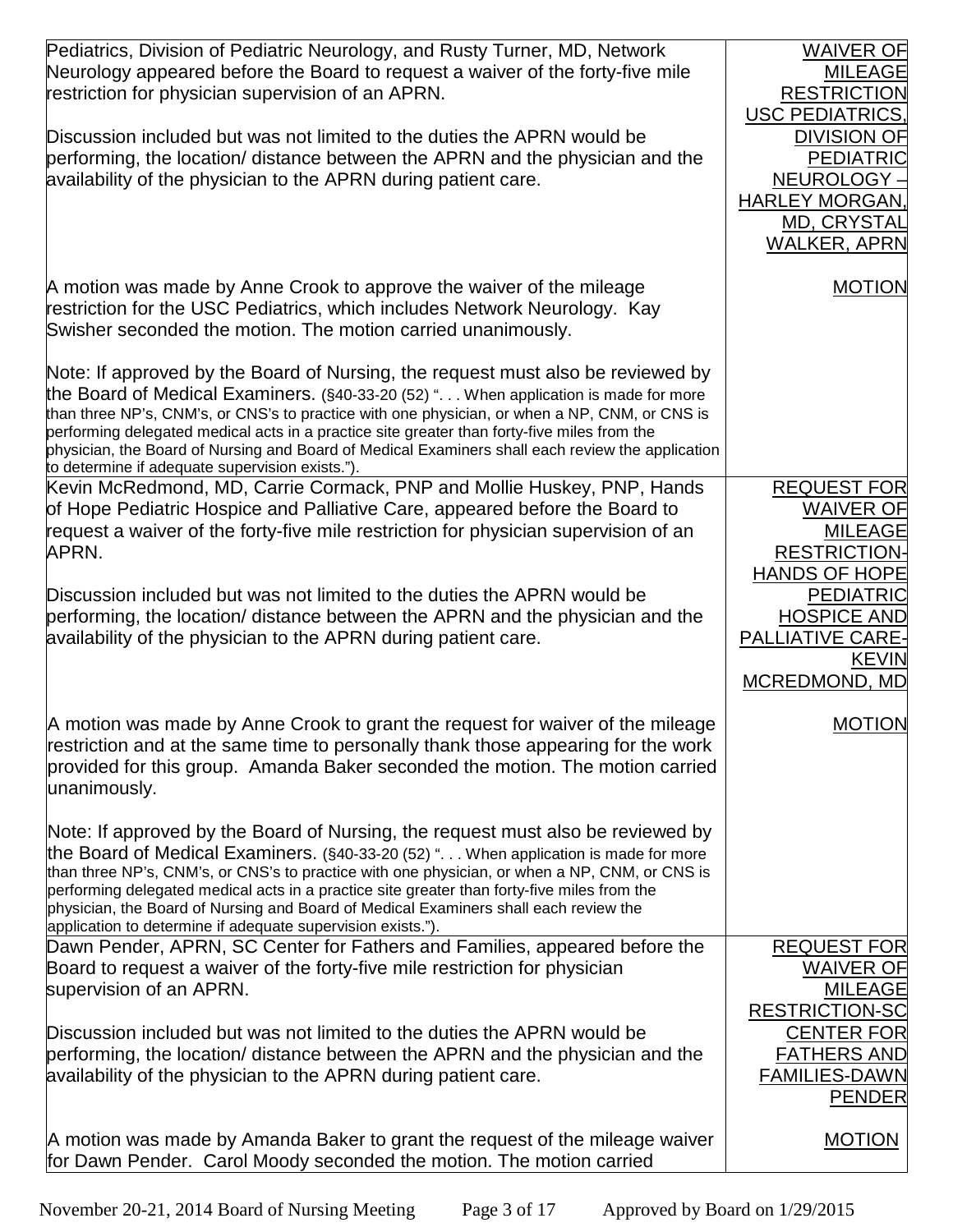| unanimously.                                                                                                                                                                                                                                                                                                                                                                                                                                                                                                                                                                                                                                                                                                                                                                                                                                    |                                                                                                                  |
|-------------------------------------------------------------------------------------------------------------------------------------------------------------------------------------------------------------------------------------------------------------------------------------------------------------------------------------------------------------------------------------------------------------------------------------------------------------------------------------------------------------------------------------------------------------------------------------------------------------------------------------------------------------------------------------------------------------------------------------------------------------------------------------------------------------------------------------------------|------------------------------------------------------------------------------------------------------------------|
| Note: If approved by the Board of Nursing, the request must also be reviewed by<br>the Board of Medical Examiners. (§40-33-20 (52) " When application is made for more<br>than three NP's, CNM's, or CNS's to practice with one physician, or when a NP, CNM, or CNS is<br>performing delegated medical acts in a practice site greater than forty-five miles from the<br>physician, the Board of Nursing and Board of Medical Examiners shall each review the<br>application to determine if adequate supervision exists.").                                                                                                                                                                                                                                                                                                                   |                                                                                                                  |
| Amanda Flynn, MD and Mary Beth Hendricks, APRN, Healthstat, appeared<br>before the Board to request a waiver of the forty-five mile restriction for physician<br>supervision of an APRN.                                                                                                                                                                                                                                                                                                                                                                                                                                                                                                                                                                                                                                                        | <b>REQUEST FOR</b><br><b>WAIVER OF</b><br><b>MILEAGE</b>                                                         |
| Discussion included but was not limited to the duties the APRN would be<br>performing, the location/ distance between the APRN and the physician and the<br>availability of the physician to the APRN during patient care.                                                                                                                                                                                                                                                                                                                                                                                                                                                                                                                                                                                                                      | <b>RESTRICTION-</b><br><b>HEALTHSTAT-</b><br><b>AMANDA FLYNN,</b><br><b>MD AND MARY</b><br><b>BETH HENDRICKS</b> |
| A motion was made by Kay Swisher to grant the waiver of the mileage<br>restriction. Anne Crook seconded the motion. The motion carried unanimously                                                                                                                                                                                                                                                                                                                                                                                                                                                                                                                                                                                                                                                                                              | <b>MOTION</b>                                                                                                    |
| Note: If approved by the Board of Nursing, the request must also be reviewed by<br>the Board of Medical Examiners. (§40-33-20 (52) ". When application is made for more<br>than three NP's, CNM's, or CNS's to practice with one physician, or when a NP, CNM, or CNS is<br>performing delegated medical acts in a practice site greater than forty-five miles from the<br>physician, the Board of Nursing and Board of Medical Examiners shall each review the<br>application to determine if adequate supervision exists.").                                                                                                                                                                                                                                                                                                                  |                                                                                                                  |
| Sarah Frassica, APRN, Doctor's Care City of Columbia Employee Health Clinic,<br>appeared before the Board to request to perform an additional duty as defined in<br>the Nurse Practice Act $\S$ 40-33-20(3). The additional duty requested is to<br>dispense a small number of prepackaged medications from the City of Columbia<br>Clinic, when the collaborating physician is not physically present.                                                                                                                                                                                                                                                                                                                                                                                                                                         | <b>SCOPE OF</b><br><b>PRACTICE</b><br><b>REQUEST TO</b><br><b>PERFORM</b><br><b>ADDITIONAL DUTY</b>              |
| Discussion included but was not limited to the category/ schedule of drugs<br>available/ dispensed from the onsite pharmacy and clarification/ confirmation that<br>no controlled substances would be dispensed.                                                                                                                                                                                                                                                                                                                                                                                                                                                                                                                                                                                                                                | – SARAH<br><b>FRASSICA</b>                                                                                       |
| A motion was made by Amanda Baker to go into executive session for the<br>purpose of receiving legal counsel. Carol Moody seconded the motion. The<br>motion carried unanimously.                                                                                                                                                                                                                                                                                                                                                                                                                                                                                                                                                                                                                                                               | <b>MOTION</b>                                                                                                    |
| A motion was made by Amanda Baker to leave executive session. Anne Crook<br>seconded the motion. The motion carried unanimously. No official actions were<br>taken during executive session.                                                                                                                                                                                                                                                                                                                                                                                                                                                                                                                                                                                                                                                    | <b>MOTION</b>                                                                                                    |
| A motion was made by Amanda Baker to approve Ms. Frassica's request for<br>authorization to perform additional delegated medical acts as defined in the<br>Nurse Practice Act § 40-33-20 (3), and in the Medial Practice Act § 40-47-20<br>$(14)$ , pursuant to the following restrictions: Ms. Frassica must fulfill all acts<br>included in "dispensing" as defined by the Pharmacy Practice Act $\S$ 40-43-30<br>$(14)$ . Ms. Frassica may dispense only when her collaborating physician is not<br>physically available to dispense, so long as her collaborating physician is readily<br>available for consultation. This authorization is limited to the City of Columbia<br>Clinic and to Ms. Frassica based upon her training, experience and established<br>prescriptive authority. Anne Crook seconded the motion. The motion carried | <b>MOTION</b>                                                                                                    |

November 20-21, 2014 Board of Nursing Meeting Page 4 of 17 Approved by Board on 1/29/2015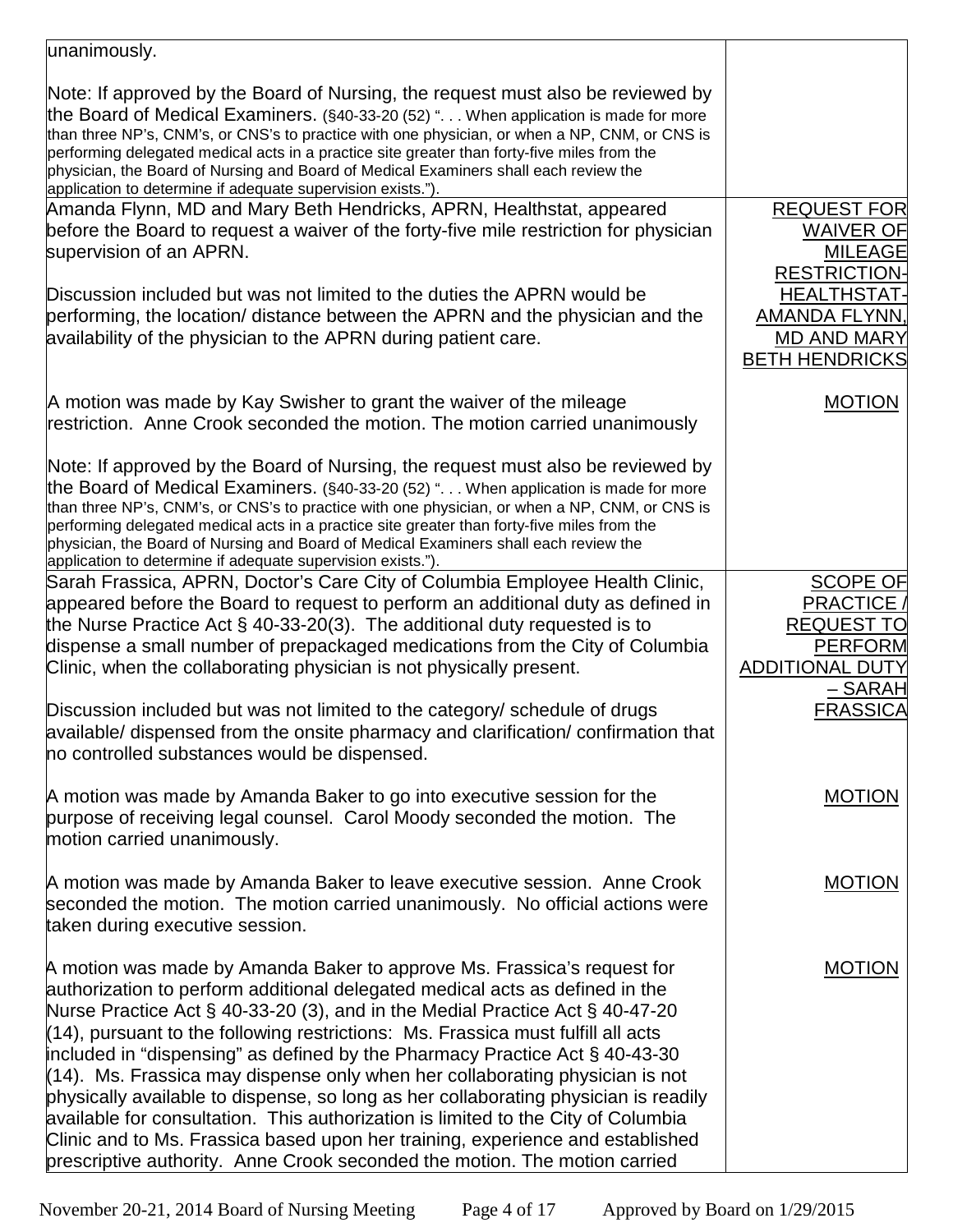| unanimously.                                                                                                                                                                                                                                                                                                                                                                                                                   |                                                                                                                                                     |
|--------------------------------------------------------------------------------------------------------------------------------------------------------------------------------------------------------------------------------------------------------------------------------------------------------------------------------------------------------------------------------------------------------------------------------|-----------------------------------------------------------------------------------------------------------------------------------------------------|
| Samuel McNutt informed Ms. Frassica that she will also need to go before the<br>Medical Board for the next step in the approval process.                                                                                                                                                                                                                                                                                       |                                                                                                                                                     |
| Lori Gibbons, Vice President of Quality Improvement and Patient Safety and<br>Lara Hewitt, Director of Education Services, South Carolina Hospital Association<br>(SCHA) and Tina Jury, Chief Nursing Officer, AnMed Health and South Carolina<br>Organization of Nurse Leaders (SCONL) representative appeared before the<br>Board to request guidance regarding the Employer's Duty to Report - S.C. Code<br>Ann. 40-33-111. | <b>EMPLOYER'S</b><br><b>DUTY TO REPORT</b><br>– GUIDANACE<br>(S.C.CODE ANN.<br>$40 - 33 - 111$ )<br><b>SOUTH CAROLINA</b><br><b>ORGANIZATION OF</b> |
| Discussion included but was not limited to clarification of the timing of reporting/<br>when the 15 business days begin; FMLA Statute and employer's responsibility to<br>report; renewal application question clarification regarding disciplinary action by<br>an employer and Just Culture concepts.                                                                                                                        | <b>NURSE LEADERS</b><br><u>(SCONL), LARA</u><br><b>HEWITT</b>                                                                                       |
| The following three questions were posed by SCONL and SCHA to the Board for<br>guidance:                                                                                                                                                                                                                                                                                                                                       |                                                                                                                                                     |
| Three questions posed:<br>Question #1 Timing of Reporting – Request for guidance on the 15 business<br>days:                                                                                                                                                                                                                                                                                                                   |                                                                                                                                                     |
| Should the institution complete its investigation before it reports to the BON or<br>should the organization report upon receipt of the complaint within the 15<br>business day timeframe?                                                                                                                                                                                                                                     |                                                                                                                                                     |
| Question #2 FMLA Statute - Request for guidance on the responsibility of the<br>employer to report                                                                                                                                                                                                                                                                                                                             |                                                                                                                                                     |
| If a nurse leader has knowledge that a licensed nurse is deemed unfit regarding<br>hursing practice either physically or mentally, but, they are covered by the FMLA<br>law, does the employer have the responsibility to report this as misconduct once<br>the FMLA has expired or the employee leaves the organization?                                                                                                      |                                                                                                                                                     |
| Question #3 Renewal application - Request for guidance on the renewal<br>application question "received disciplinary action by any employer for your job<br>performance involving patient care or safety".                                                                                                                                                                                                                     |                                                                                                                                                     |
| Is it the intent of the Board to reveal employer-based decisions as well as<br>licensing authority decisions? Does the nurse leader have a duty to report every<br>medication error/ misconduct reported? What is considered as being the<br>discipline to be reportable? Clarity on the definition of discipline and<br>considerations as to the level of discipline to be reported was requested.                            |                                                                                                                                                     |
| A motion was made by Kay Swisher to go into executive session for the purpose<br>of receiving legal counsel. Amanda Baker seconded the motion. The motion<br>carried unanimously.                                                                                                                                                                                                                                              | <b>MOTION</b>                                                                                                                                       |
| A motion was made by Anne Crook to leave executive session. Amanda Baker<br>seconded the motion. The motion carried unanimously. No official actions were<br>taken during executive session.                                                                                                                                                                                                                                   | <b>MOTION</b>                                                                                                                                       |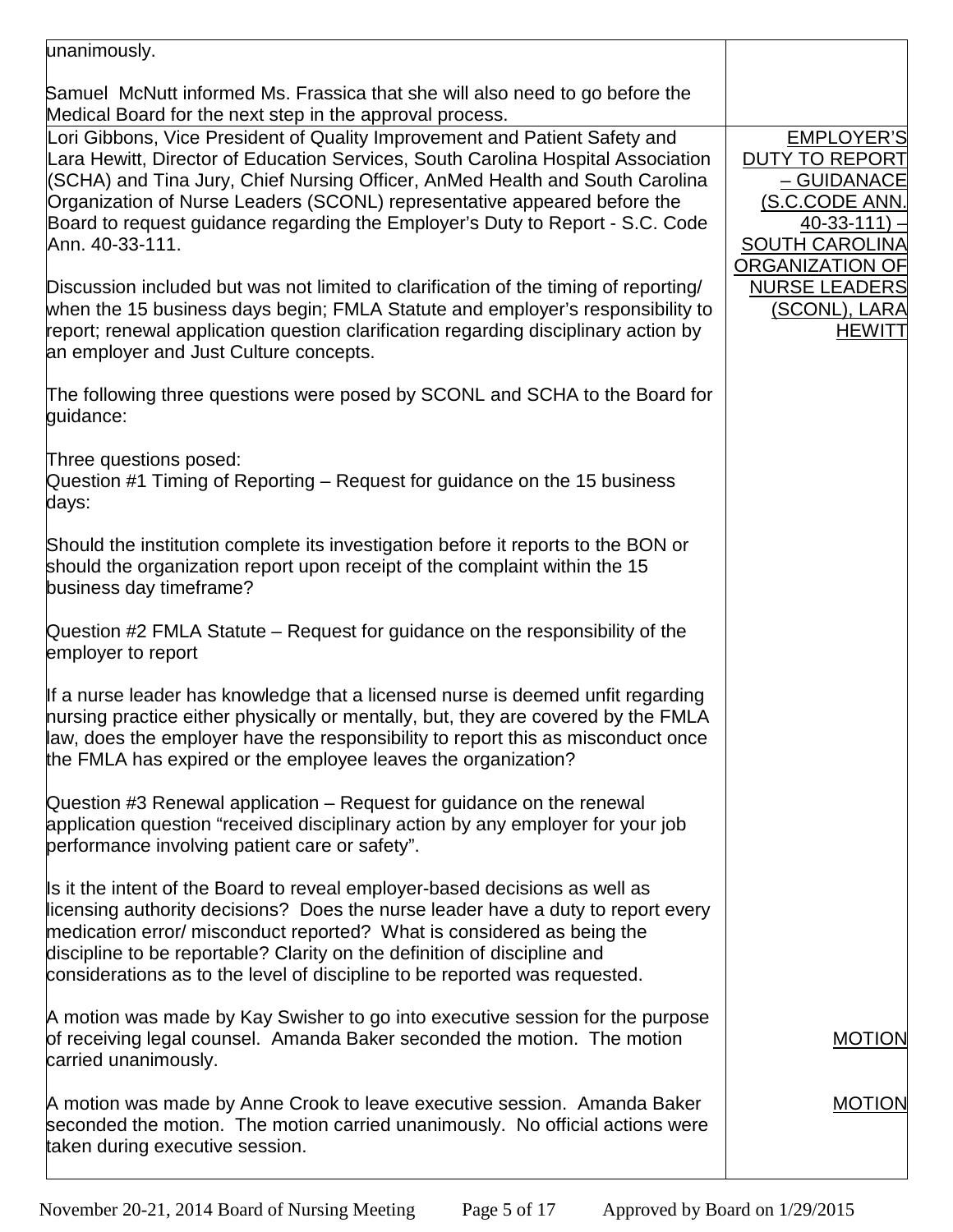| Motion Regarding Question #1 and #2                                                                                                                                                                                                                                                                                                                                                                                                                                                                                                                                                                                                                                                                                                                                               | <b>MOTION</b>                                                                                                               |
|-----------------------------------------------------------------------------------------------------------------------------------------------------------------------------------------------------------------------------------------------------------------------------------------------------------------------------------------------------------------------------------------------------------------------------------------------------------------------------------------------------------------------------------------------------------------------------------------------------------------------------------------------------------------------------------------------------------------------------------------------------------------------------------|-----------------------------------------------------------------------------------------------------------------------------|
| A motion was made by Carol Moody that regardless of the source of information,<br>when an employer becomes aware that a licensed nurse is not fit and/ or<br>competent to practice nursing, the employer has a duty to report. And by the<br>Nurse Practice Act Chapter 33 Section 40-33-111, an employer has 15 business<br>days once they become aware of the alleged misconduct regardless of the status<br>of an internal investigation. The Board of Nursing has an obligation to<br>investigate allegations of any violations of the Nurse Practice Act independently.                                                                                                                                                                                                      |                                                                                                                             |
| S. C. Code Ann. Section 40-33-111<br>A) An employer, including an agency, or supervisor of nurses, shall report any<br>instances of the misconduct or the incapacities described in Section 40-33-110 to<br>the State Board of Nursing not more than fifteen business days, excepting<br>Saturdays, Sundays, and legal holidays, from the discovery of the misconduct or<br>incapacity. A nurse supervisor who fails to timely report the misconduct or<br>incapacity may be subject to disciplinary action and civil sanctions as provided<br>for in Section 40-33-120. An employer who is not licensed by the board and who<br>fails to timely report the misconduct or incapacity shall pay a civil penalty of one<br>thousand dollars per violation upon notice of the board. |                                                                                                                             |
| The Board interprets "discovery" to mean when the complaint of alleged<br>misconduct or incapacity arises.                                                                                                                                                                                                                                                                                                                                                                                                                                                                                                                                                                                                                                                                        |                                                                                                                             |
| Motion Regarding Question #3                                                                                                                                                                                                                                                                                                                                                                                                                                                                                                                                                                                                                                                                                                                                                      | <b>MOTION</b>                                                                                                               |
| In response to the third question regarding licensure renewal and the application<br>renewal question concerning "received disciplinary action by any employer for<br>your job performance involving patient care or safety", the Board interprets<br>discipline to mean to punish someone as a way of making sure that rules or<br>orders are obeyed.                                                                                                                                                                                                                                                                                                                                                                                                                            |                                                                                                                             |
| Whether a licensee has been subjected to disciplinary action by an employer is a<br>subjective analysis for which the Board of Nursing cannot provide interpretive<br>guidance. It is imperative that employers and nurses within their employ<br>communicate clearly with one another whether a specific employment action<br>constitutes disciplinary action for job performance involving patient care or<br>safety.                                                                                                                                                                                                                                                                                                                                                           |                                                                                                                             |
| Kay Swisher seconded the motion. The motion carried unanimously.                                                                                                                                                                                                                                                                                                                                                                                                                                                                                                                                                                                                                                                                                                                  |                                                                                                                             |
| The Board then added the need to stress patient care/ safety and to recognize<br>that the Board of Nursing governs nursing practice across the state regardless of<br>practice setting and that it is the Board's duty to uphold the safety for our public.                                                                                                                                                                                                                                                                                                                                                                                                                                                                                                                       |                                                                                                                             |
| Darra Coleman presented Governor Haley's Prescription Drug Abuse Council<br>State Plan to Prevent and Treat Prescription Drug Abuse Clinical Section and<br>asked the Board of Nursing to join the Boards of Medical Examiners and<br>Dentistry in endorsing these uniform guidelines that will set the standard of care<br>for the prescription of pain medications in the state.                                                                                                                                                                                                                                                                                                                                                                                                | <b>ADVICE COUNSEL-</b><br><b>GOVERNOR</b><br><b>HALEYS</b><br><b>PRESCRIPTION</b><br><b>DRUG ABUSE</b><br><b>PREVENTION</b> |
| Discussion included but was not limited to the composition of the Council/ work<br>group, the interest in the prescription drug abuse epidemic, the registration/<br>utilization of the SC Prescription Monitoring Program (PMP). DHEC's                                                                                                                                                                                                                                                                                                                                                                                                                                                                                                                                          | <b>COUNCIL CLINICAL</b><br><b>SECTION</b>                                                                                   |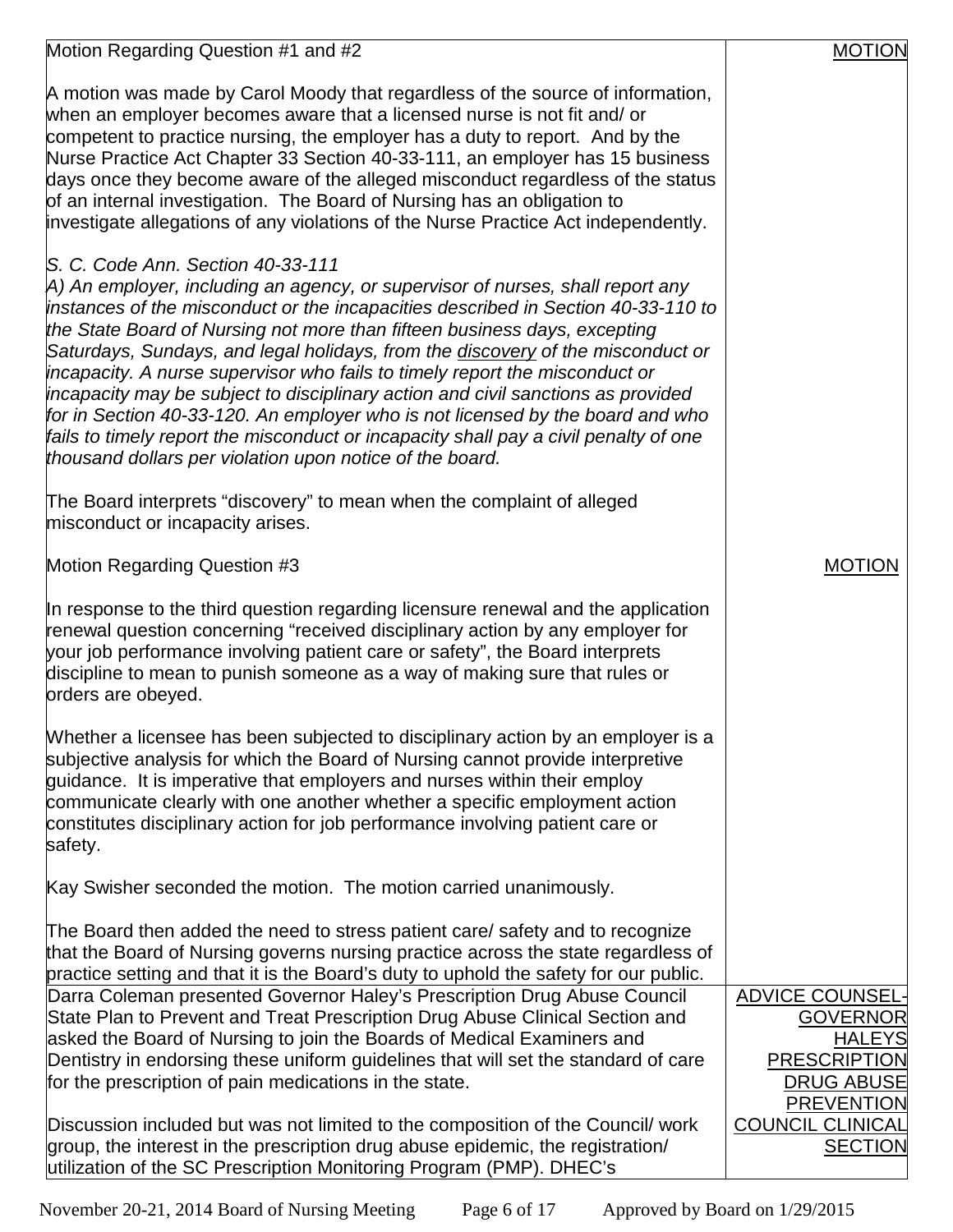| identification of experts for mentoring/ educational opportunities and disciplinary<br>cases that might come before LLR Boards. Additional recommendations/<br>components specific to the emergency medicine section may be tweaked as<br>requested by the SC College of Emergency Physicians. Ms. Coleman asked the<br>Board to consider deferring these to the Medical Board for adjustments.<br>A motion was made by Anne Crook that the Board of Nursing supports the<br>quidelines approved by the joint Board committee, and if there is a need for<br>some adjustment to the emergency section by the Medical Board, that the Board<br>of Nursing approve that as well. Kay Swisher seconded the motion. The motion<br>carried unanimously. | <b>MOTION</b>                                                                                                                                                                                                |
|----------------------------------------------------------------------------------------------------------------------------------------------------------------------------------------------------------------------------------------------------------------------------------------------------------------------------------------------------------------------------------------------------------------------------------------------------------------------------------------------------------------------------------------------------------------------------------------------------------------------------------------------------------------------------------------------------------------------------------------------------|--------------------------------------------------------------------------------------------------------------------------------------------------------------------------------------------------------------|
| At its October 9, 2014 meeting, the Nursing Practice and Standards Committee<br>(NPSC) voted to recommend the Board approve the revisions to Advisory<br>Opinions (AOs) # 2, 12, 14, 18, 22, 26 and 31 as presented.                                                                                                                                                                                                                                                                                                                                                                                                                                                                                                                               | <b>ADVISORY</b><br><b>OPINONS-</b><br><b>PROPOSED</b><br><b>OPINIONS-AOs</b><br>$\#$ 2,12, 14, 18, 22,                                                                                                       |
| A motion was made by Carol Moody to accept the proposed revisions to<br>Advisory Opinions # 2, 12, 14, 18, 22, 26 and 31 as presented. Kay Swisher<br>seconded the motion. The motion carried unanimously.                                                                                                                                                                                                                                                                                                                                                                                                                                                                                                                                         | 26 AND 31<br><b>MOTION</b>                                                                                                                                                                                   |
| At its October 9, 2014 meeting, the Nursing Practice and Standards Committee<br>(NPSC) voted to recommend the Board approve the revisions to the Position<br>Statement- Scope of Practice Decision Tree as presented.                                                                                                                                                                                                                                                                                                                                                                                                                                                                                                                              | <b>POSITION</b><br>STATEMENT-<br><b>PROPOSED</b><br><b>REVISIONS-</b><br><b>SCOPE OF</b><br><b>PRACTICE</b><br><b>DECISION TREE</b>                                                                          |
| A motion was made by Carol Moody to approve the proposed revisions to the<br>Position Statement Scope of Practice Decision Tree as presented. Amanda                                                                                                                                                                                                                                                                                                                                                                                                                                                                                                                                                                                               | <b>MOTION</b>                                                                                                                                                                                                |
| Baker seconded the motion. The motion carried unanimously.                                                                                                                                                                                                                                                                                                                                                                                                                                                                                                                                                                                                                                                                                         |                                                                                                                                                                                                              |
| At its October 9, 2014 meeting, the Nursing Practice and Standards Committee<br>(NPSC) voted to recommend the Board approve the revisions to the Position<br>Statement- Delegation of Nursing Care Tasks to Unlicensed Assistive Personnel<br>(UAP) as presented.                                                                                                                                                                                                                                                                                                                                                                                                                                                                                  | <b>POSITION</b><br>STATEMENT-<br><b>PROPOSED</b><br><b>REVISIONS</b><br><b>DELEGATION OF</b><br><b>NURSING CARE</b><br><b>TASKS TO</b><br><b>UNLICENSED</b><br><b>ASSISTIVE</b><br><b>PERSONNEL</b><br>(UAP) |
| A motion was made by Kay Swisher to approve the proposed revisions to the<br>Position Statement Delegation of Nursing Care Tasks to Unlicensed Assistive<br>Personnel (UAP) as presented. Carol Moody seconded the motion. The motion<br>carried unanimously.                                                                                                                                                                                                                                                                                                                                                                                                                                                                                      | <b>MOTION</b>                                                                                                                                                                                                |
| Stephanie Burgess, APRN, appeared before the Board to share that The<br>Coalition for Access to Healthcare is proceeding forward with proposed changes<br>to the Nurse Practice Act regarding APRN (NP, CNM, CNS) practice.<br>Discussion included but was not limited to the purpose of the proposed changes/                                                                                                                                                                                                                                                                                                                                                                                                                                     | LEGISLATIVE<br><b>PLANS - THE</b><br><b>COALITION FOR</b><br><b>ACCESS TO</b><br><b>HEALTHCARE</b>                                                                                                           |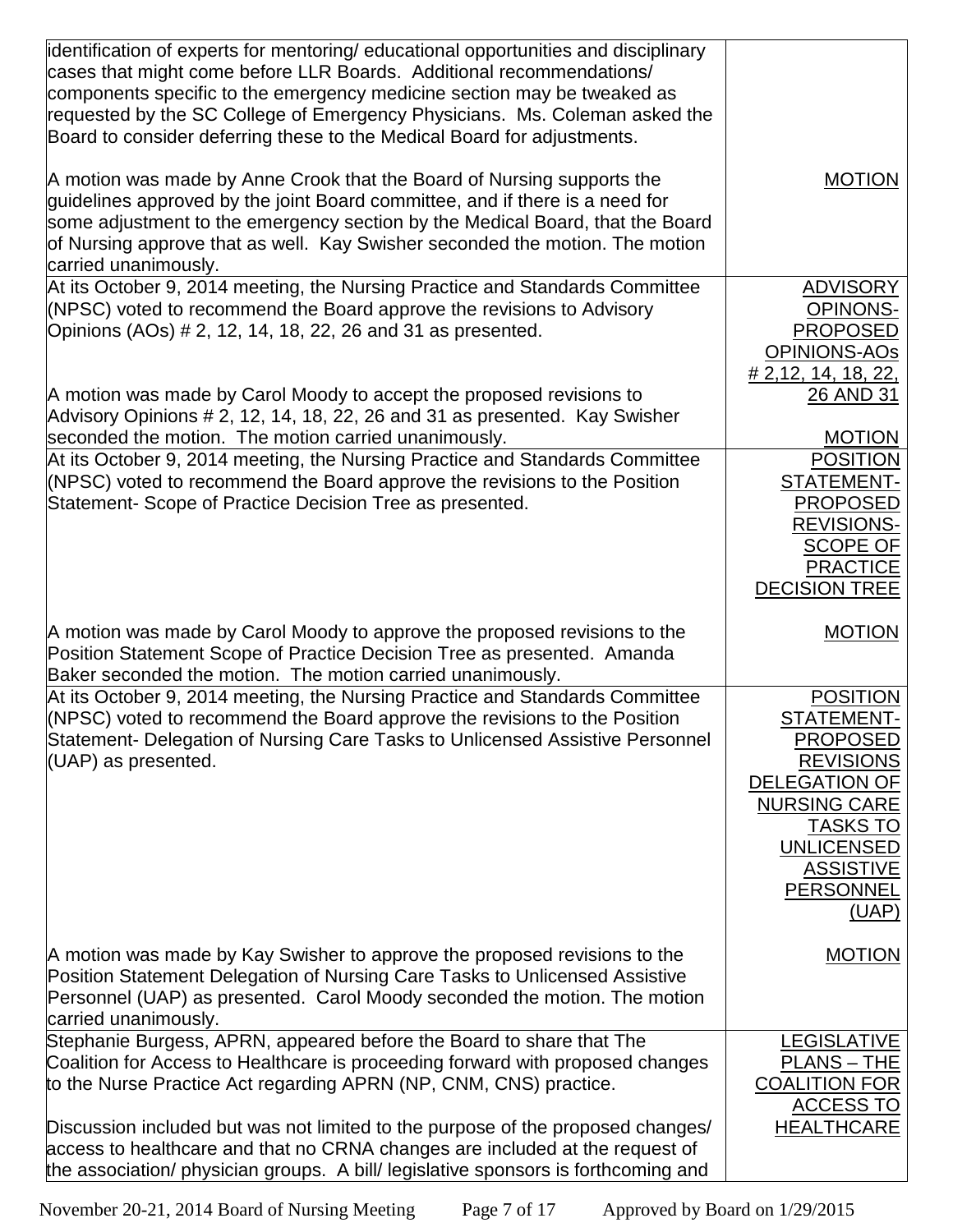| once finalized will be forwarded to the Board of Nursing.                                                                                                                                                                                         |                            |
|---------------------------------------------------------------------------------------------------------------------------------------------------------------------------------------------------------------------------------------------------|----------------------------|
| Nancy Murphy requested clarification regarding inclusion for prescribing of CIIs<br>and Dr. Burgess confirmed this component would be addressed in the bill.                                                                                      |                            |
| At its September 29, 2009 meeting, the Board voted to grant continued full                                                                                                                                                                        | <b>PIEDMONT</b>            |
| approval for the Piedmont Technical College (PTC) Practical Nursing Program                                                                                                                                                                       | <b>TECHNICAL</b>           |
| for five years based on the survey conducted June 2009.                                                                                                                                                                                           | COLLEGE-                   |
|                                                                                                                                                                                                                                                   | <b>REQUEST FOR</b>         |
| Tara Harris, Dean of Nursing, Jennifer Wilbanks, Associate Vice President of                                                                                                                                                                      | <b>CONTINUED</b>           |
| Academic Affairs and Stephanie Cannady, Nursing Instructor, PTC appeared                                                                                                                                                                          | <b>PRACTICAL</b>           |
| before the Board regarding continued full approval of the PTC Practical Nursing                                                                                                                                                                   | <b>NURSING</b>             |
| Program based on the survey conducted June 18, 2014.                                                                                                                                                                                              | <b>PROGRAM FULL</b>        |
|                                                                                                                                                                                                                                                   | APPROVAL                   |
| Discussion included but was not limited to verification of faculty paperwork/<br>position descriptions/transcripts, updated library resources/ policy for purging old<br>materials, support services interaction strengthened/ integrated between |                            |
| students on each campus, enhanced communication in faculty meeting minutes,                                                                                                                                                                       |                            |
| consistencies in curriculum assessment/ planning and intervention and                                                                                                                                                                             |                            |
| strategies to increase NCLEX pass rates/ Capstone Course.                                                                                                                                                                                         |                            |
|                                                                                                                                                                                                                                                   |                            |
| A motion was made by Carol Moody to grant the Piedmont Technical College                                                                                                                                                                          |                            |
| request for continued full approval of the Practical Nursing Program for five                                                                                                                                                                     | <b>MOTION</b>              |
| years. Amanda Baker seconded the motion. The motion carried unanimously.                                                                                                                                                                          |                            |
| At its May 15, 2014 meeting, the Board accepted the citation report and site                                                                                                                                                                      | <b>FORTIS COLLEGE</b>      |
| survey materials but deferred action until two additional cohorts had taken the                                                                                                                                                                   | <b>INITIAL TO FULL</b>     |
| NCLEX. The Board requested Fortis College return to the Board in November                                                                                                                                                                         | <b>ASSOCIATE</b>           |
| 2014 to present outcomes of the NCLEX passing rates.                                                                                                                                                                                              | <b>DEGREE</b>              |
|                                                                                                                                                                                                                                                   | <b>REGISTERED</b>          |
| Glenda Simms, Dean of Nursing, Genevieve Jenson, Regional Dean of Nursing                                                                                                                                                                         | <b>NURSING</b>             |
| and Jennifer Yarnell, Campus President appeared before the Board to request<br>initial to full approval of the Associate Degree registered nursing program.                                                                                       | <b>PROGRAM</b>             |
|                                                                                                                                                                                                                                                   | APPROVAL<br><b>REQUEST</b> |
| Discussion included but was not limited to NCLEX passing rates of the two                                                                                                                                                                         |                            |
| additional cohort groups (March and June 2014), although trending upwards will                                                                                                                                                                    |                            |
| require a longer timeline to evaluate effectiveness; impact/ outline of the action                                                                                                                                                                |                            |
| plan consisting of pre/ post-graduation engagement plan, faculty mentoring, open                                                                                                                                                                  |                            |
| ab hours and complete integration of NCLEX-RN prep resources.                                                                                                                                                                                     |                            |
|                                                                                                                                                                                                                                                   |                            |
| A motion was made by Amanda Baker go into executive session for the purpose                                                                                                                                                                       | <b>MOTION</b>              |
| of receiving legal counsel. Carol Moody seconded the motion. The motion                                                                                                                                                                           |                            |
| carried unanimously.                                                                                                                                                                                                                              |                            |
|                                                                                                                                                                                                                                                   |                            |
| A motion was made by Carol Moody to leave executive session. Amanda Baker                                                                                                                                                                         | <b>MOTION</b>              |
| seconded the motion. The motion carried unanimously. No official actions were                                                                                                                                                                     |                            |
| taken during executive session.                                                                                                                                                                                                                   |                            |
| A motion was made by Kay Swisher to continue with initial approval. The Board                                                                                                                                                                     | <b>MOTION</b>              |
| requests that Fortis College continue with their plan of action as outlined today                                                                                                                                                                 |                            |
| and reviewed today. We ask that you return in September of 2015 for a progress                                                                                                                                                                    |                            |
| update and for further discussion on full approval. Carol Moody seconded the                                                                                                                                                                      |                            |
| motion. The motion carried unanimously.                                                                                                                                                                                                           |                            |
| At its July 24, 2014 meeting, the Board granted continued full approval for five                                                                                                                                                                  | <b>DENMARK</b>             |
| years conditioned upon verification of the correction of the deficiency to include a                                                                                                                                                              | <b>TECHNICAL</b>           |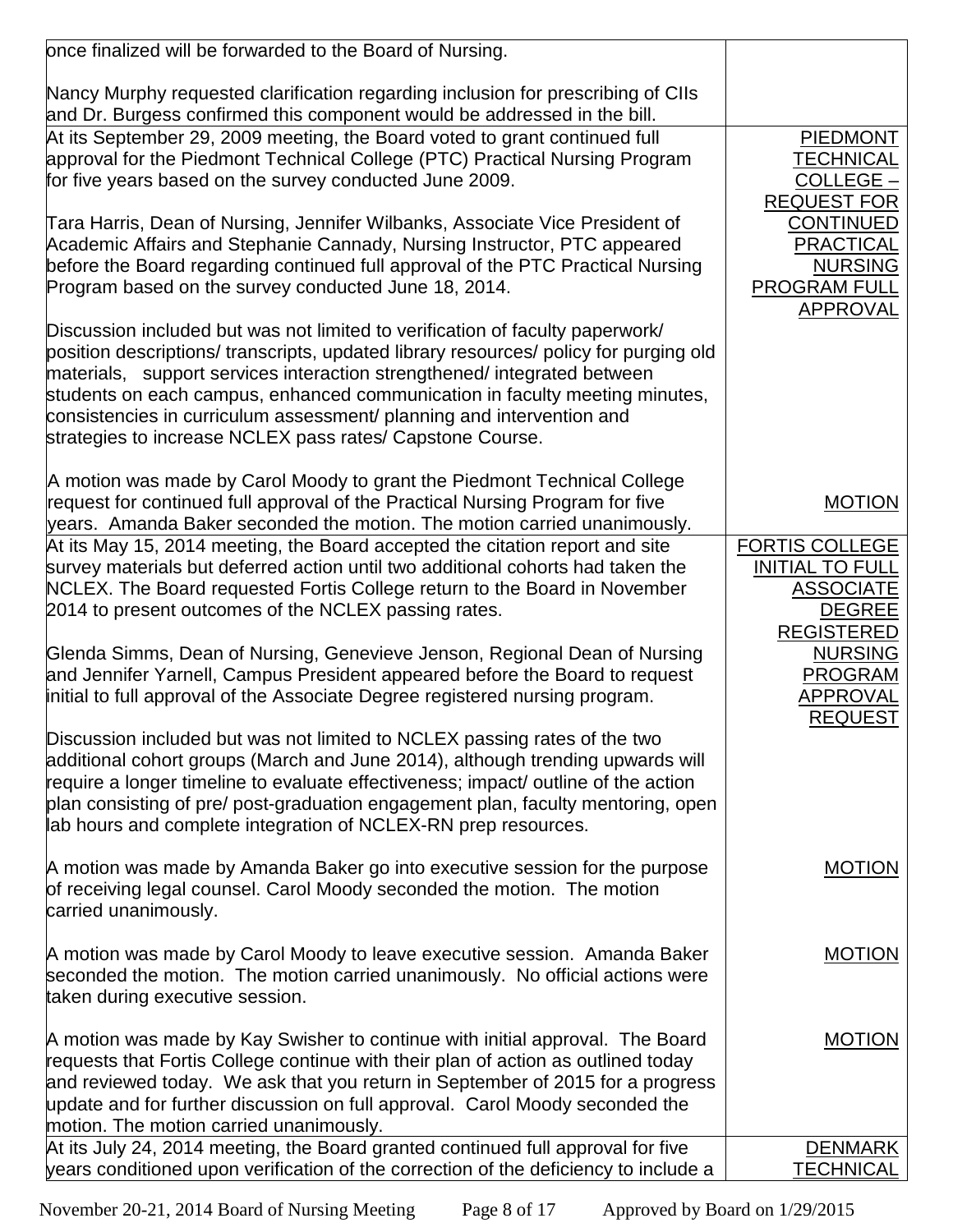| copy of the library's catalog of materials for the nursing department, a copy of all<br>purchase orders issued for materials to be designated for inclusion in the library's<br>hursing department and purchase orders must be for the latest editions. All<br>materials must be submitted prior to the Board of Nursing November,<br>2014 meeting.                                                                  | <b>COLLEGE</b><br><b>REQUEST FOR</b><br><b>CONTINUED</b><br><b>PRACTICAL</b><br><b>NURSING</b><br><b>PROGRAM FULL</b>                |
|----------------------------------------------------------------------------------------------------------------------------------------------------------------------------------------------------------------------------------------------------------------------------------------------------------------------------------------------------------------------------------------------------------------------|--------------------------------------------------------------------------------------------------------------------------------------|
| Catherine Truitt, Dean of Nursing, Carolyn Fortson, Dean of Library Services and<br>Valerie Fields, Vice President for Academic Affairs appeared before the Board to<br>request continued full approval of the practical nursing program and to answer<br>deficiencies requested by the Board.                                                                                                                       | <b>APPROVAL</b>                                                                                                                      |
| Discussion included but was not limited to the corrected deficiencies/ updates of<br>the library catalog/ DVDs/ other technology, digital access to online nursing<br>materials as well as current nursing magazine subscriptions, biannual review of<br>library material and the updated library policy on removing outdated material<br>prior to 2005 has been implemented.                                        |                                                                                                                                      |
| A motion was made by Carol Moody to grant Denmark Technical College their<br>request for continued practical nursing program full approval for the five years.<br>Anne Crook seconded the motion. The motion carried unanimously.                                                                                                                                                                                    | <b>MOTION</b>                                                                                                                        |
| The Nominating Committee (members Anne Crook and James Mallory)<br>submitted the following 2014 slate of Board Officers for Board consideration and<br>vote: Carol Moody, President, Samuel McNutt, Vice President and Amanda<br>Baker, Secretary.                                                                                                                                                                   | PRESIDENT'S<br><b>REPORT-</b><br><b>NOMINATING</b><br><b>COMMITTEE FOR</b><br><b>ELECTION OF</b><br><b>OFFICERS</b><br><b>REPORT</b> |
| A motion was made by Kay Swisher to accept the submitted nominating<br>committee slate of officers as follows: Carol Moody, President, Samuel McNutt,<br>Vice President and Amanda Bake, Secretary. Anne Crook seconded the<br>motion. The motion carried unanimously.                                                                                                                                               | <b>MOTION</b><br><b>MOTION</b>                                                                                                       |
| An additional motion was made by Anne Crook to grant the President the<br>authority to delegate approval of disciplinary and licensing issues to the Vice<br>President when she is not available. Carol Moody seconded the motion. The<br>motion carried unanimously.                                                                                                                                                |                                                                                                                                      |
| The National Council of State Boards of Nursing (NCSBN) midyear meeting has<br>traditionally been attended by the Board President (designee) and<br>administrator. Dates are Monday, March 16 through Wednesday March 18,<br>2015 in Louisville, KY. There is also a compact NLCA meeting Sunday.<br>Request the Board vote to approve the Board president (designee) and<br>administrator's attending this meeting. | PRESIDENT'S<br><b>REPORT-NCSBN</b><br><b>MIDYEAR</b><br><b>MEETING</b>                                                               |
| A motion was made by Kay Swisher to approve the Board President and the<br>administrator to go to the National Council of State Boards of Nursing in March.<br>Amanda Baker seconded the motion. The motion carried unanimously.                                                                                                                                                                                     | <b>MOTION</b>                                                                                                                        |
| Samuel McNutt presented the Board of Nursing Committee Assignments for<br>approval. Committee: Advanced Practice Committee - Samuel McNutt, Advisory<br>Committee on Nursing - Anne Crook, Nursing Practice & Standards Committee -<br>Amanda Baker, RPP Advisory Committee - Karen Hazzard and Healthcare<br>Collaborative Committee - Amanda Baker.                                                                | <b>BOARD OF</b><br><b>NURSING</b><br><b>COMMITTEE</b><br><b>ASSIGNMENTS</b>                                                          |
| A motion was made by Kay Swisher to approve the committee assignments as                                                                                                                                                                                                                                                                                                                                             | <b>MOTION</b>                                                                                                                        |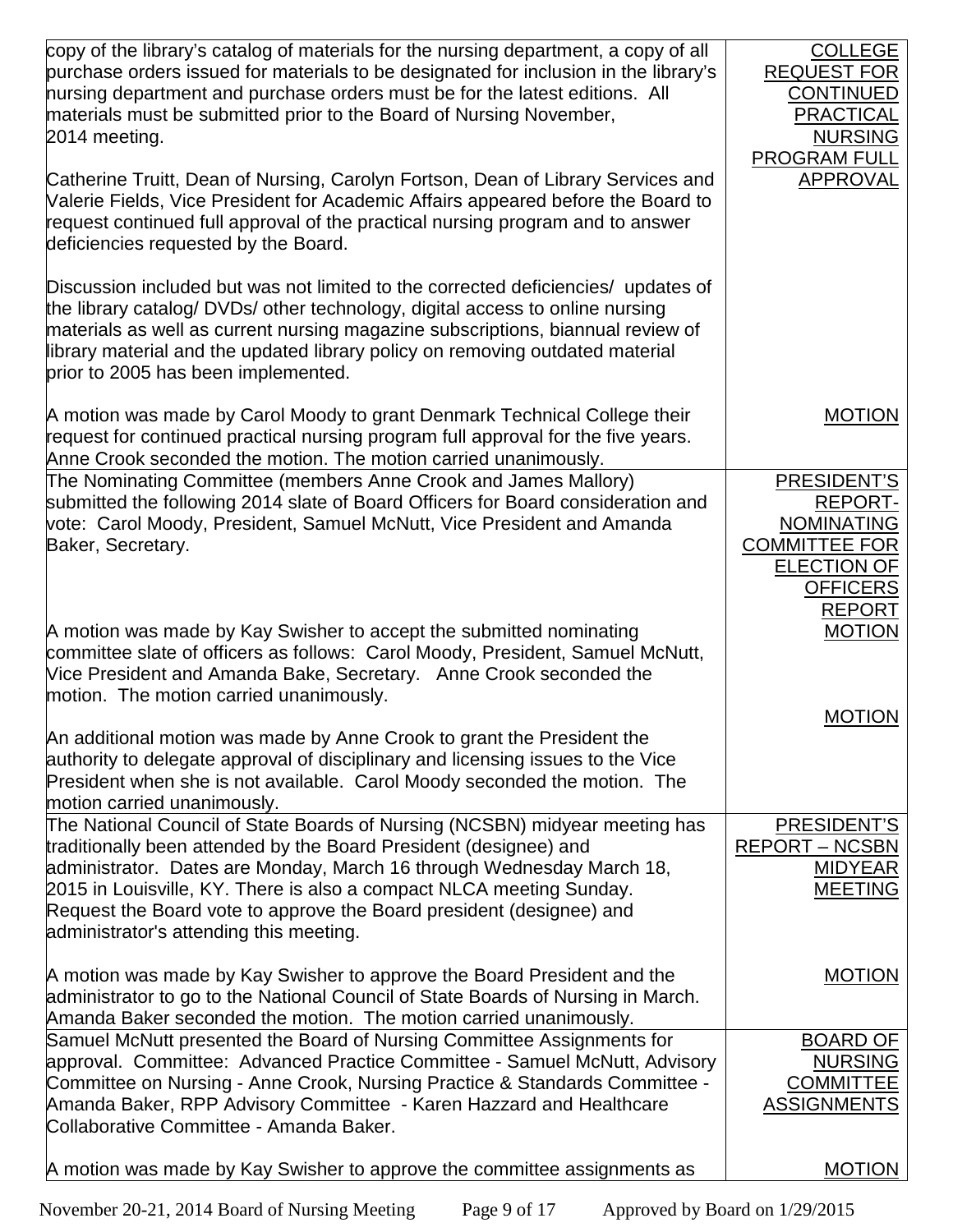| presented. Dr. Mallory seconded the motion. The motion carried unanimously.         |                        |
|-------------------------------------------------------------------------------------|------------------------|
| Samuel McNutt reported that he has been appointed to the Governor's Public          | PRESIDENT'S            |
| Health Emergency Plan Committee. Information will be shared as it becomes           | <b>REPORT-PUBLIC</b>   |
| available.                                                                          | <b>HEALTH</b>          |
|                                                                                     | <b>EMERGENCY</b>       |
| The Board of Nursing expressed concern that members need to be appointed to         | <b>PLAN</b>            |
| its vacant positions. Discussion included the additional strain on the members in   | <b>COMMITTEE</b>       |
| terms of planned/ unplanned absences going forward to conduct business, the         |                        |
| great representation from the practice sector and the wonderful members at          |                        |
| large. The need to include the education representation for the business of         |                        |
| school/ nursing education programs was identified. The Board requested that         |                        |
| the concern be conveyed to the LLR leadership and that the LLR leadership           |                        |
| communicate the Board's membership needs to the Governor's office.                  |                        |
| At its October 9, 2014 meeting, the NPSC reviewed the nomination forms for          | ADMINISTRATOR'         |
| Theresa Lawson and Eileen Beasley for the Education representative position         | S REPORT -             |
| and Cynthia Jordan and Lisa Gosnell for the Long Term Care/ Gerontology             | <b>NURSING</b>         |
| representative position. The NPSC voted to recommend the Board approve              | PRACTICE AND           |
| Theresa Lawson for the NPSC Education representative position and Cynthia           | <b>STANDARDS</b>       |
| Jordan for the Long Term Care/ Gerontology representative position.                 | <b>COMMITTEE</b>       |
|                                                                                     | <b>NPSC MEMBER</b>     |
| The nomination forms were all provided for the Board's review.                      | <b>NOMINATIONS</b>     |
|                                                                                     | <b>LONG TERM</b>       |
|                                                                                     | <b>CARE</b>            |
|                                                                                     | <b>GERONTOLOGY</b>     |
|                                                                                     | <b>AND EDUCATION</b>   |
|                                                                                     | <b>POSITION</b>        |
|                                                                                     |                        |
|                                                                                     |                        |
|                                                                                     |                        |
| A motion was made by Carol Moody to approve the recommendation from the             | <b>MOTION</b>          |
| Nursing Practice and Standards Committee to add Cynthia Jordan as the NPSC          |                        |
| Long Term Care Gerontology representative and Theresa Lawson as Education           |                        |
| representative. Amanda Baker seconded the motion. The motion carried                |                        |
| unanimously.                                                                        |                        |
| The Board was presented with the CV for Joel Todd Miller to serve as an expert      | <b>ADMINISTRATOR'S</b> |
| reviewer and be added to the list of resources.                                     | REPORT-EXPERT          |
|                                                                                     | <b>REVIEWER-JOEL</b>   |
|                                                                                     | <b>TODD MILLER</b>     |
| A motion was made by Kay Swisher to approve Joel Todd Miller to the expert          | <b>MOTION</b>          |
| reviewer resource list. Anne Crook seconded the motion. The motion carried          |                        |
| unanimously.                                                                        |                        |
|                                                                                     | <b>EXAM</b>            |
| The information received from the American Nurses Credentialing Center              | <b>RETIREMENT FOR</b>  |
| (ANCC) regarding the retirement of the exam for the Pediatric Clinical Nurse        | <b>PEDIATRIC</b>       |
| Specialist (PCNS-BC) Certification was provided for the Board's information.        | <b>CLINICAL NURSE</b>  |
|                                                                                     | <b>SPECIALIST PCNS</b> |
|                                                                                     | <u>BC</u>              |
|                                                                                     | <b>CERTIFICATION</b>   |
| At its September 2014 meeting, the Board discussed plans to begin an audit          | <b>AUDIT PROCESS</b>   |
| process of APRNs based on the S.C. Code Ann 40-33-34 (D, H) in January 2015         | OF APRNS SC            |
| to include utilizing a checklist covering the items in statute. Proposed checklists | <b>CODE ANN 40 33</b>  |
| for audit of protocols and written guidelines were presented for the Board's        | 34 D H                 |
| review/ approval.                                                                   |                        |

November 20-21, 2014 Board of Nursing Meeting Page 10 of 17 Approved by Board on 1/29/2015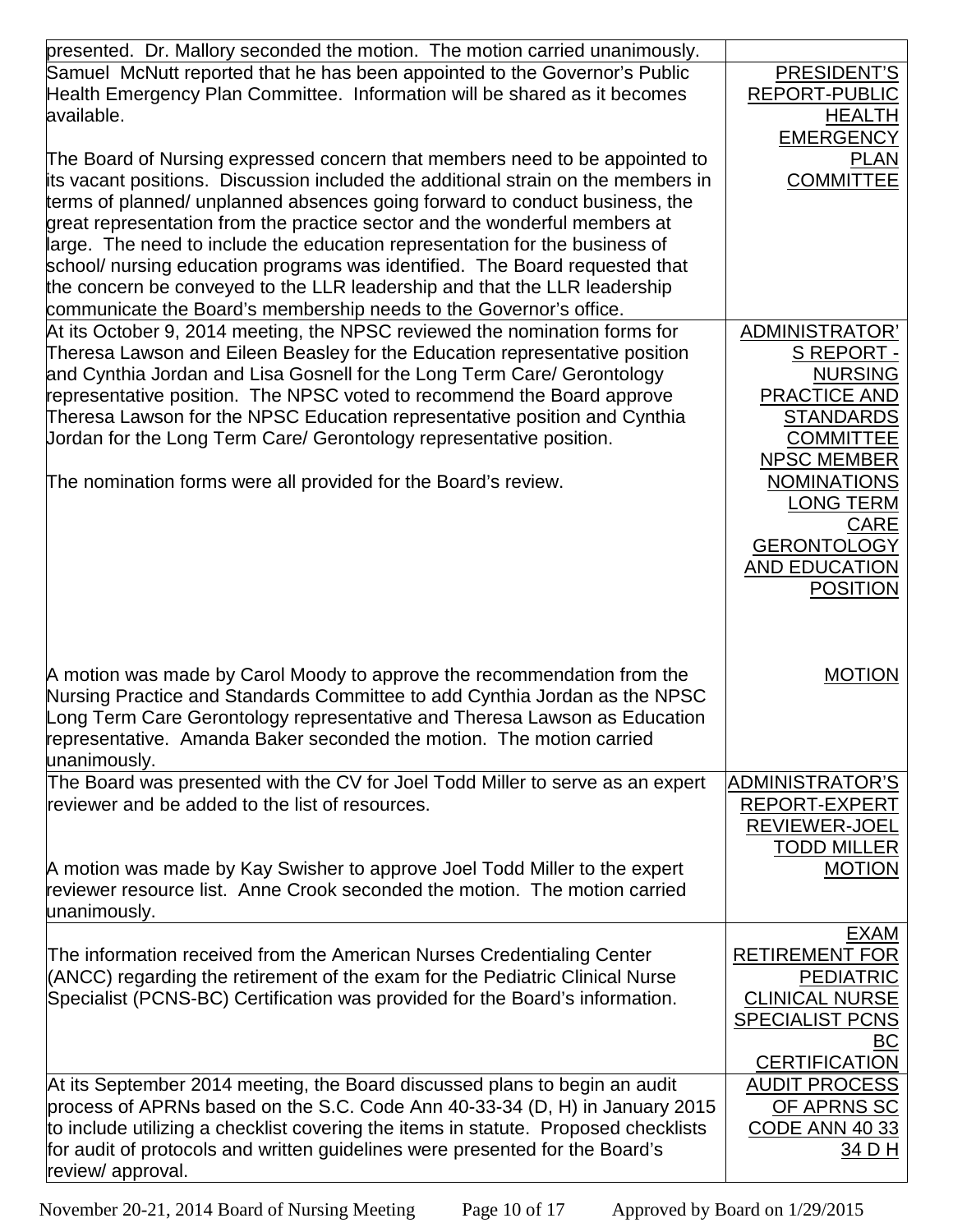| Discussion included but was not limited to the percentage of APRNs/ CRNAs to<br>be audited as approved by the Board in September; the ongoing development of<br>the audit policy/ procedures, the recommendation to delete item 40-33-<br>$34.H.(2)(b)(iv)$ from the written guidelines checklist and the focus on the<br>prescriptive authority section 40-33-34. $(E)$ . (3) when the practice consultant<br>position is filled, | <b>MOTION</b>                                                                                                                      |
|------------------------------------------------------------------------------------------------------------------------------------------------------------------------------------------------------------------------------------------------------------------------------------------------------------------------------------------------------------------------------------------------------------------------------------|------------------------------------------------------------------------------------------------------------------------------------|
| A motion was made by Carol Moody to approve the checklists as submitted for<br>the advanced practice nurse audit, including nurse practitioners and CRNAs.<br>Kay Swisher seconded the motion. The motion carried unanimously.                                                                                                                                                                                                     |                                                                                                                                    |
| Mark Sanders, Chief Investigator for the Office of Investigations and<br>Enforcement (OIE) presented the Investigative Review Committee (IRC) Report<br>(Closed Session) with recommendations from its meetings held since the<br>September 2014 Board meeting. The Disciplinary Sanctions Guidelines Matrix is<br>used by the IRC in making these recommendations.                                                                | OFFICE OF<br><b>INVESTIGATIONS</b><br><b>AND</b><br>ENFORCEMENT<br><b>OIE MARK</b><br><b>SANDERS</b><br>(CLOSED<br><b>SESSION)</b> |
| A motion was made by Kay Swisher to approve 28 cases for Dismissal as<br>recommended by the Investigative Review Committee (IRC). Carol Moody<br>seconded the motion. The motion carried unanimously.                                                                                                                                                                                                                              | <b>MOTION</b>                                                                                                                      |
| A motion was made by Amanda Baker to approve 56 cases for Formal<br>Complaints as recommended by the Investigative Review Committee (IRC).<br>Kay Swisher seconded the motion. The motion carried unanimously.                                                                                                                                                                                                                     | <b>MOTION</b>                                                                                                                      |
| A motion was made by Kay Swisher to approve 11 Letters of Caution as<br>recommended by the Investigative Review Committee (IRC). Amanda Baker<br>seconded the motion. The motion carried unanimously.                                                                                                                                                                                                                              | <b>MOTION</b>                                                                                                                      |
| A motion was made by Amanda Baker to approve 1 Cease and Desist as<br>recommended by the Investigative Review Committee (IRC). Amanda Baker<br>seconded the motion. The motion carried unanimously.                                                                                                                                                                                                                                | <b>MOTION</b>                                                                                                                      |
| Mr. Sanders presented the OIE Statistical report for the 3 <sup>rd</sup> quarter ending<br>September 30, 2014.                                                                                                                                                                                                                                                                                                                     |                                                                                                                                    |
| Respondents appeared before the Board to request modifications to their<br>consent agreements or Board orders. The Board also reviewed Memoranda of<br>Agreement (MOA) stipulating to violations of the Nurse Practice Act to determine<br>disciplinary actions and reviewed recommendations from panel hearings.                                                                                                                  | <b>HEARINGS</b><br><b>DISCIPLINE</b><br><b>CONFIDENTIAL</b>                                                                        |
| In Case $\#$ 2012-397, respondent signed a Memorandum of Agreement (MOA)<br>and waived the right to a panel hearing. Respondent appeared and was<br>represented by legal counsel Jane W. Trinkley, Esq                                                                                                                                                                                                                             |                                                                                                                                    |
| Carol Moody recused herself from the proceedings. A quorum was still present.                                                                                                                                                                                                                                                                                                                                                      |                                                                                                                                    |
| A motion was made by Kay Swisher to go into executive session for the purpose<br>of receiving legal counsel. Amanda Baker seconded the motion. The motion<br>carried unanimously.                                                                                                                                                                                                                                                  | <b>MOTION</b>                                                                                                                      |
| A motion was made by Kay Swisher to leave executive session. Kay Swisher                                                                                                                                                                                                                                                                                                                                                           | <b>MOTION</b>                                                                                                                      |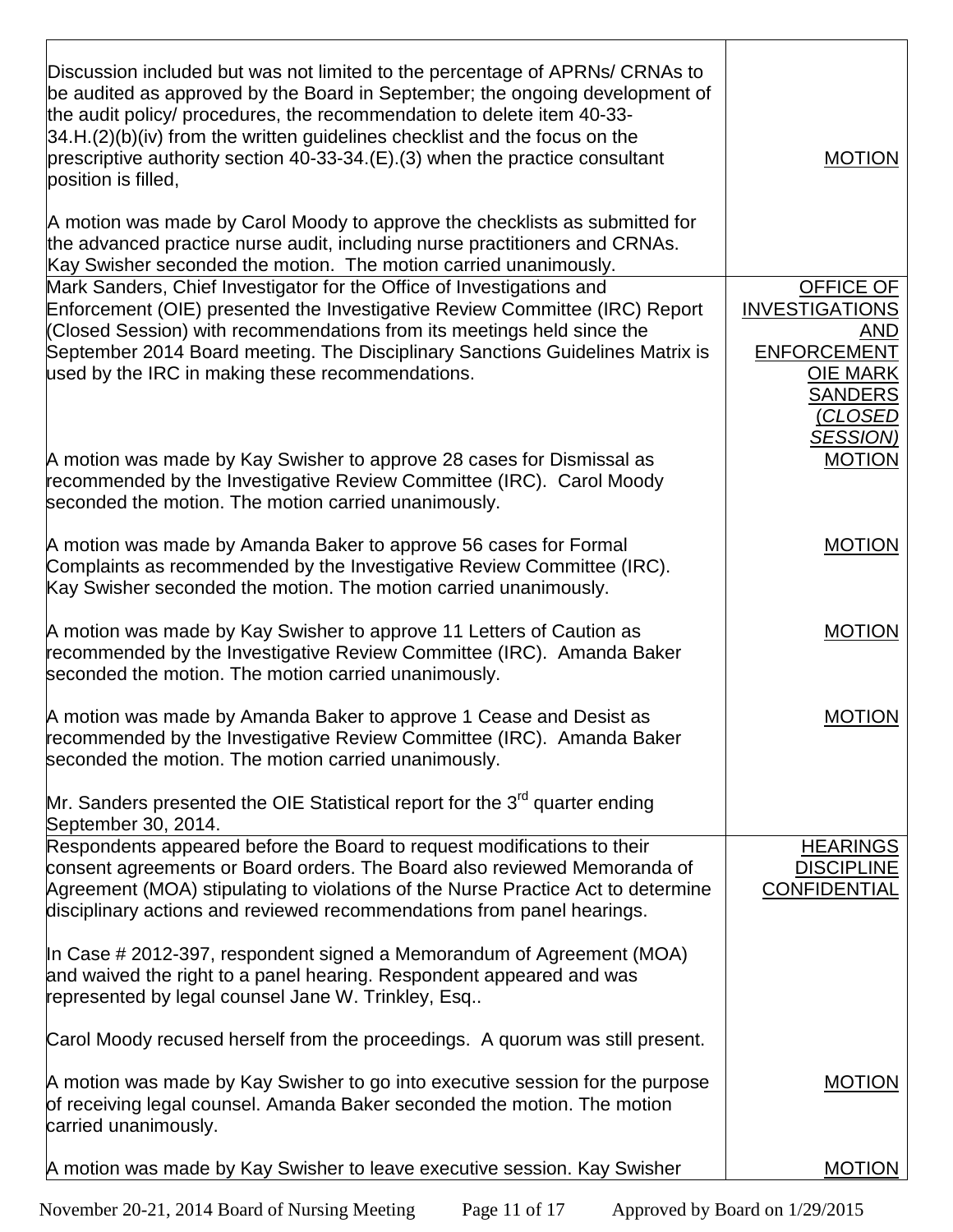| seconded the motion. The motion carried unanimously. No official actions were<br>taken during executive session.                                                                                                                                                                     |               |
|--------------------------------------------------------------------------------------------------------------------------------------------------------------------------------------------------------------------------------------------------------------------------------------|---------------|
| In Case $\#$ 2012-397, a motion was made by Amanda Baker to accept the<br>Memorandum of Agreement and grant the dismissal of the case. Anne Crook<br>seconded the motion. The motion carried unanimously with the recusal of Carol<br>Moody.                                         | <b>MOTION</b> |
| In Case # 2010-302, respondent signed a Memorandum of Agreement (MOA)<br>and waived the right to a panel hearing. Respondent appeared and was<br>represented by legal counsel Paul D. deHolczer, Esq.                                                                                |               |
| In Case $\#$ 2010-302, a motion was made by Anne Crook to accept the<br>Memorandum of Agreement and to dismiss this case. Carol Moody seconded the<br>motion. The motion carried unanimously.                                                                                        | MOTION        |
| In Case $\#$ 2013-408, respondent signed a Memorandum of Agreement (MOA)<br>and waived the right to a panel hearing. Respondent appeared and was<br>represented by legal counsel Karl S. Bowers, Jr. Esq.                                                                            |               |
| In Case $\#$ 2013-408, a motion was made by Carol Moody to accept the<br>Memorandum of Agreement and dismiss the case. Kay Swisher seconded the<br>motion. The motion carried unanimously.                                                                                           | <b>MOTION</b> |
| In Case # 2013-133, respondent signed a Memorandum of Agreement (MOA)<br>and waived the right to a panel hearing. Respondent appeared and was<br>represented by legal counsel S. Harrison Saunders, VI, Esq.                                                                         |               |
| A motion was made by Carol Moody to go into executive session for the purpose<br>of receiving legal counsel. Kay Swisher seconded the motion. The motion<br>carried unanimously.                                                                                                     | <b>MOTION</b> |
| A motion was made by Carol Moody to leave executive session. Kay Swisher<br>seconded the motion. The motion carried unanimously. No official actions were<br>taken during executive session.                                                                                         | <b>MOTION</b> |
| In Case $\#$ 2013-133, a motion was made by Amanda Baker to accept the<br>Memorandum of Agreement and issue a letter of caution. Anne Crook seconded<br>the motion. The motion carried unanimously.                                                                                  | <b>MOTION</b> |
| In Case # 2013-15, respondent signed a Memorandum of Agreement (MOA) and<br>waived the right to a panel hearing. Respondent was aware of his/ her right to<br>legal counsel and waived that right. Respondent appeared and was not<br>represented by legal counsel Kate Landess, Esq |               |
| A motion was made by Amanda Baker to go into executive session for the<br>purpose of receiving legal counsel. Kay Swisher seconded the motion. The<br>motion carried unanimously.                                                                                                    | <b>MOTION</b> |
| A motion was made by Kay Swisher to leave executive session. Amanda Baker<br>seconded the motion. The motion carried unanimously. No official actions were<br>taken during executive session.                                                                                        | <b>MOTION</b> |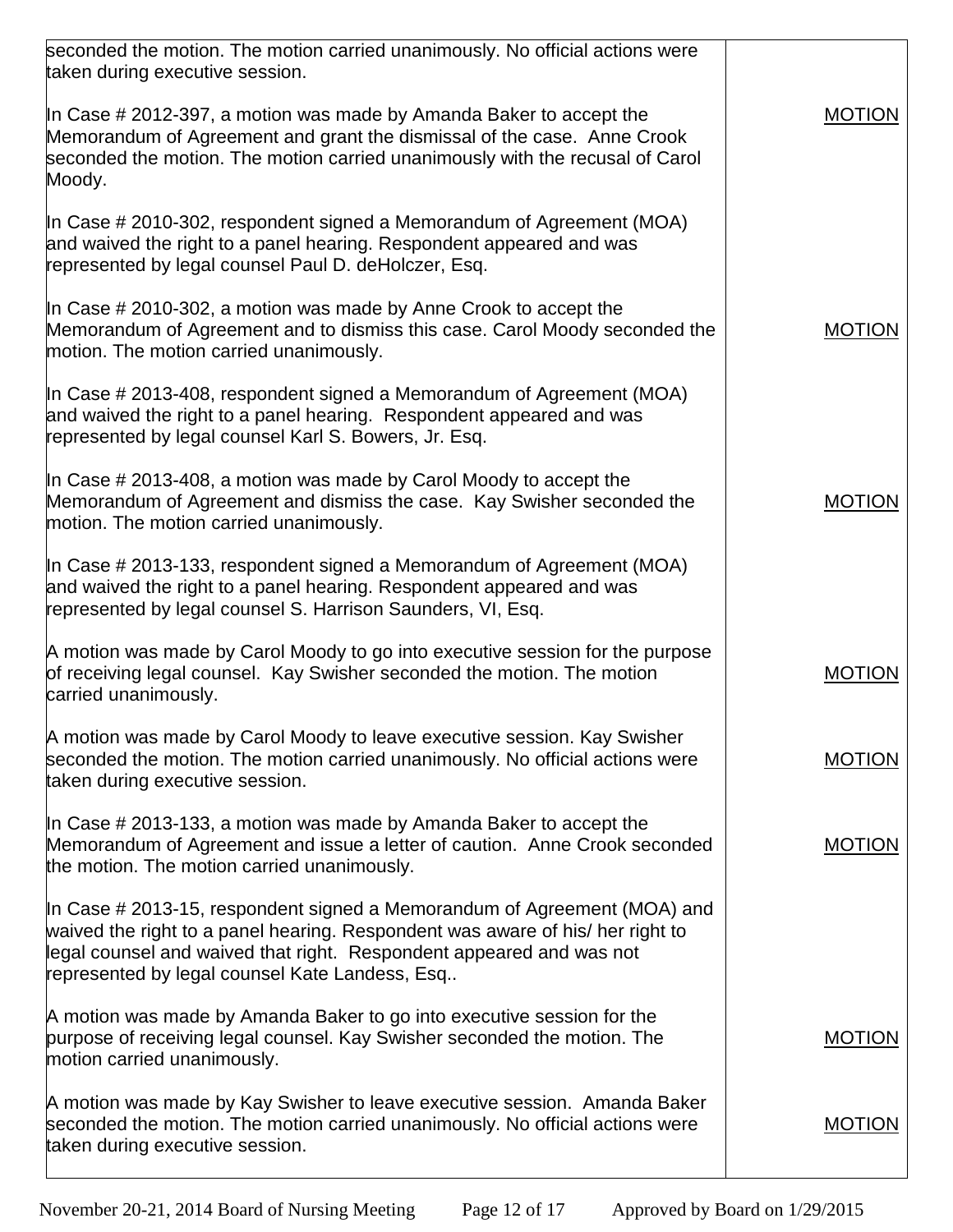| In Case $\#$ 2013-15, a motion was made by Amanda Baker to accept the<br>Memorandum of Agreement with the following sanctions: continued suspension<br>and referral to RPP for further evaluation and to continue ongoing monitoring.<br>Kay Swisher seconded the motion. The motion carried unanimously.                                                                                                  | <b>MOTION</b> |
|------------------------------------------------------------------------------------------------------------------------------------------------------------------------------------------------------------------------------------------------------------------------------------------------------------------------------------------------------------------------------------------------------------|---------------|
| In Case # 2010-261, Respondent signed a Memorandum of Agreement (MOA)<br>and waived the right to a panel hearing. Respondent appeared and was<br>represented by legal counsel T. Micah Leddy, Esq.                                                                                                                                                                                                         |               |
| In Case $\#$ 2010-261, a motion was made by Anne Crook to accept the<br>Memorandum of Agreement and issue a letter of caution. Kay Swisher<br>seconded the motion. The motion carried unanimously.                                                                                                                                                                                                         | <b>MOTION</b> |
| In Case # 2010-527, respondent signed a Memorandum of Agreement (MOA)<br>and waived the right to a panel hearing. Respondent was aware of his/ her right<br>to legal counsel and waived that right. Respondent appeared and was not<br>represented by legal counsel.                                                                                                                                       |               |
| A motion was made by Carol Moody to go into executive session for the purpose<br>of receiving legal counsel. Kay Swisher seconded the motion. The motion carried<br>unanimously.                                                                                                                                                                                                                           | <b>MOTION</b> |
| A motion was made by Carol Moody to leave executive session. Kay Swisher<br>seconded the motion. The motion carried unanimously. No official actions were<br>taken during executive session.                                                                                                                                                                                                               | <b>MOTION</b> |
| In Case # 2010-527, a motion was made by Amanda Baker to accept the<br>Memorandum of Agreement with the following sanctions: a private reprimand, a<br>one-year suspension with stay, a \$500 civil penalty payable within six months,<br>and a Legal Aspects and Ethics courses to be completed within six months.<br>Anne Crook seconded the motion. The motion carried unanimously with one<br>opposed. | <b>MOTION</b> |
| In Case $\#$ 2014-511, respondent requested to modify an existing final order<br>/consent agreement. Respondent was aware of his/ her right to legal counsel<br>and waived that right. Respondent appeared and was not represented by legal<br>counsel.                                                                                                                                                    |               |
| In Case $\#$ 2014-511, a motion was made by Carol Moody to grant the request to<br>lift the narcotics restriction. Amanda Baker seconded the motion. The motion<br>carried unanimously.                                                                                                                                                                                                                    | <b>MOTION</b> |
| In Case # 2010-334, a panel hearing was held on August 19, 2014. The panel<br>hearing recommendations were presented to the Board for review and<br>consideration. Respondent was aware of his/ her right to legal counsel and<br>waived that right. Respondent appeared and was not represented by legal<br>counsel.                                                                                      |               |
| In Case $\#$ 2010-334, a motion was made by Anne Crook to adopt the panel<br>hearing recommendations that prior to submitting an application for<br>reinstatement, respondent must complete the following courses: Documentation,<br>Medication and Legal Aspects. Proof of completion must be provided to the<br>Board of Nursing prior to submission of an application. Carol Moody seconded             | <b>MOTION</b> |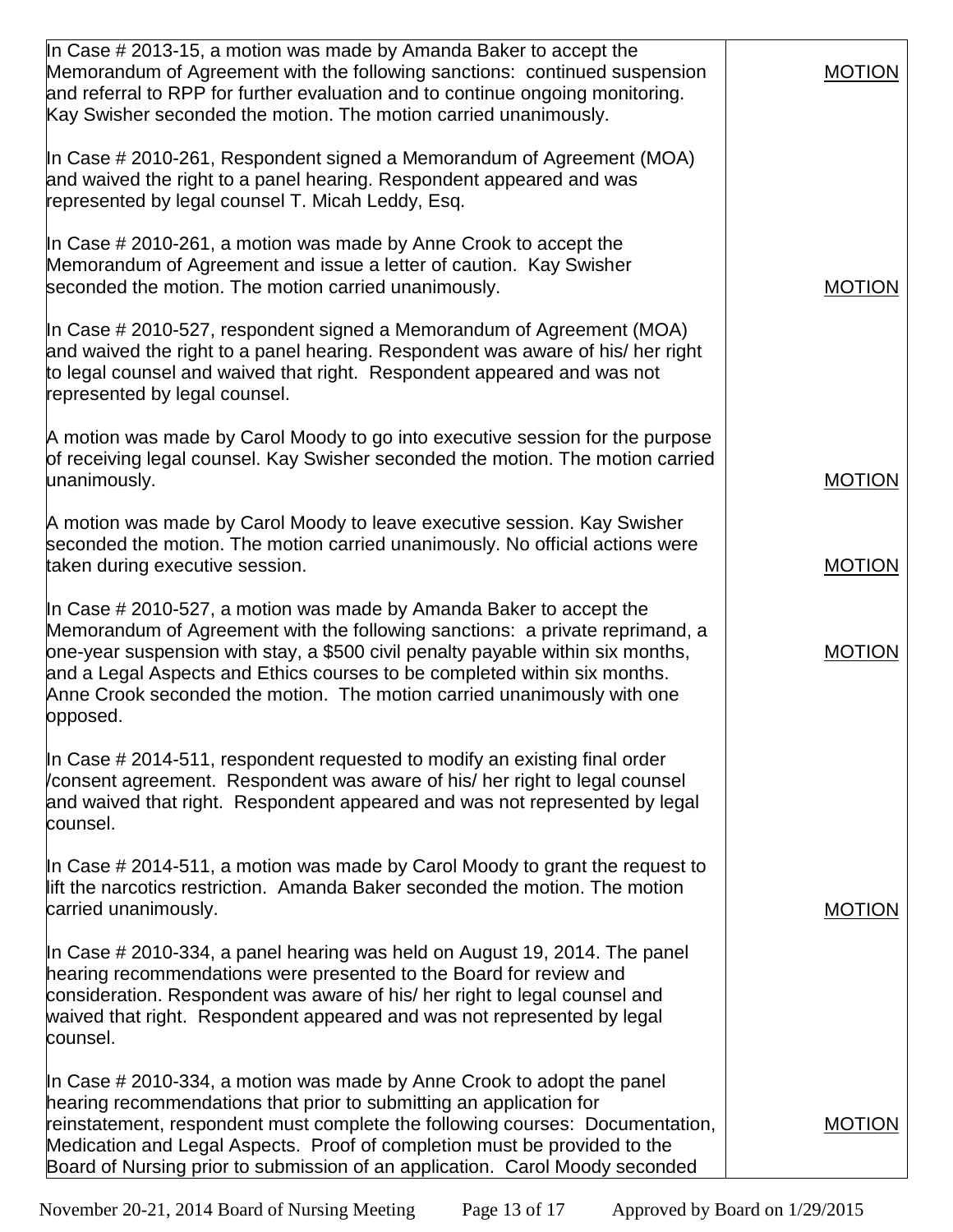| the motion. The motion carried unanimously.                                                                                                                                                                                                                                                                                                                                                                                                                                                                                                                                                                                                                                                                                                                                                                        |                                          |
|--------------------------------------------------------------------------------------------------------------------------------------------------------------------------------------------------------------------------------------------------------------------------------------------------------------------------------------------------------------------------------------------------------------------------------------------------------------------------------------------------------------------------------------------------------------------------------------------------------------------------------------------------------------------------------------------------------------------------------------------------------------------------------------------------------------------|------------------------------------------|
| In Case # 2012-471, respondent signed a Memorandum of Agreement (MOA)<br>and waived the right to a panel hearing. Respondent was aware of his/ her right<br>to legal counsel and waived that right. Respondent appeared and was not<br>represented by legal counsel.                                                                                                                                                                                                                                                                                                                                                                                                                                                                                                                                               |                                          |
| In Case # 2012-471, a motion was made by Anne Crook to accept the<br>Memorandum of Agreement and issue a letter of caution. Kay Swisher<br>seconded the motion. The motion carried unanimously.                                                                                                                                                                                                                                                                                                                                                                                                                                                                                                                                                                                                                    | <b>MOTION</b>                            |
| In Case # 2013-64, a panel hearing was held on August 12, 2014. The panel<br>hearing recommendations were presented to the Board for review and<br>consideration. Respondent did not appear and was not represented by legal<br>counsel.                                                                                                                                                                                                                                                                                                                                                                                                                                                                                                                                                                           |                                          |
| In Case $\#$ 2013-64, a motion was made by Kay Swisher to accept the panel<br>hearing recommendation: revocation of license. Revocation is permanent and<br>may not apply for reinstatement. Carol Moody seconded the motion. The motion<br>carried unanimously.                                                                                                                                                                                                                                                                                                                                                                                                                                                                                                                                                   | <b>MOTION</b>                            |
| In Case # 2011-256, a panel hearing was held on August 12, 2014. The panel<br>hearing recommendations were presented to the Board for review and<br>consideration. Respondent did not appear and was not represented by legal<br>counsel.                                                                                                                                                                                                                                                                                                                                                                                                                                                                                                                                                                          |                                          |
| In Case # 2011-256, a motion was made by Kay Swisher to accept the panel<br>hearing recommendation: Indefinite suspension. Respondent's license shall<br>remain suspended until such time as respondent submits an application for<br>reinstatement under the following conditions: prior to submitting an application<br>for reinstatement, respondent must submit to an evaluation as previously ordered<br>and respondent must demonstrate compliance with any and all<br>recommendations made as a result of the evaluation for a period of at least 6<br>months prior to any application for reinstatement. If no recommendations are<br>made after an evaluation is completed, respondent must appear before the full<br>BON for action. Carol Moody seconded the motion. The motion carried<br>unanimously. | <b>MOTION</b>                            |
| A motion was made by James Mallory to adjourn the meeting on November 20,<br>2014 at 4:10 p.m. Kay Swisher seconded the motion. The motion carried                                                                                                                                                                                                                                                                                                                                                                                                                                                                                                                                                                                                                                                                 | <b>MOTION TO</b><br><b>ADJOURN</b>       |
| unanimously.                                                                                                                                                                                                                                                                                                                                                                                                                                                                                                                                                                                                                                                                                                                                                                                                       |                                          |
| Friday, November 21, 2014                                                                                                                                                                                                                                                                                                                                                                                                                                                                                                                                                                                                                                                                                                                                                                                          | <b>HEARINGS/</b><br><b>DISCIPLINE/</b>   |
| The Board reviewed a disciplinary reinstatement matter and "yes" response(s) for<br>reinstatement, endorsement and examination application matters.                                                                                                                                                                                                                                                                                                                                                                                                                                                                                                                                                                                                                                                                | <b>APPLICATION</b><br><b>APPEARANCES</b> |
| An applicant for licensure as a licensed registered nurse by disciplined<br>reinstatement appeared before the Board. Respondent was aware of his/her right<br>to legal counsel and waived that right. Respondent appeared but was not<br>represented by legal counsel.                                                                                                                                                                                                                                                                                                                                                                                                                                                                                                                                             |                                          |
| Carol Moody recused herself from the proceedings. A quorum was still present.                                                                                                                                                                                                                                                                                                                                                                                                                                                                                                                                                                                                                                                                                                                                      |                                          |
| A motion was made by Amanda Baker to go into executive session for the                                                                                                                                                                                                                                                                                                                                                                                                                                                                                                                                                                                                                                                                                                                                             | <b>MOTION</b>                            |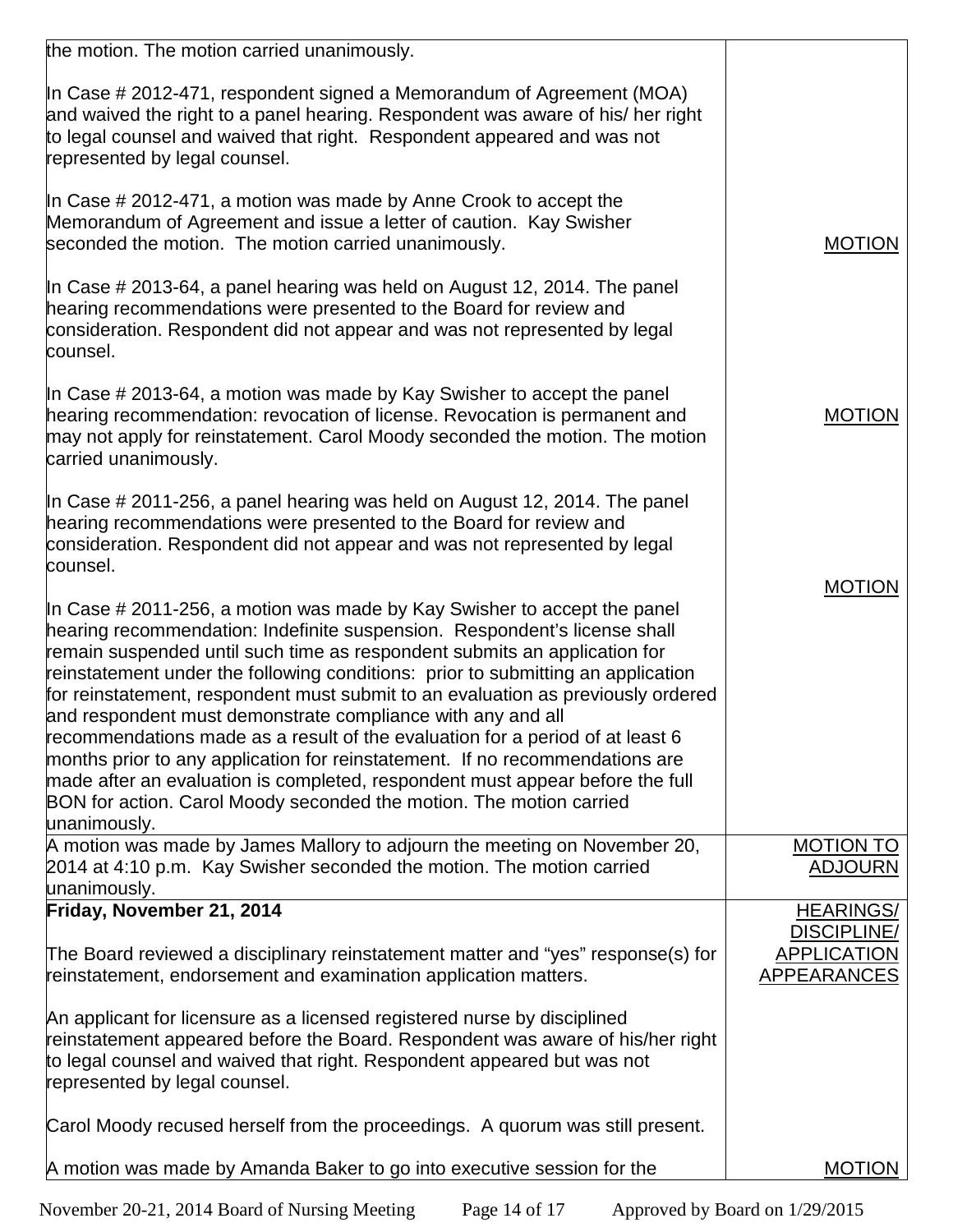| purpose of receiving legal counsel. Kay Swisher seconded the motion. The<br>motion carried unanimously.                                                                                                                                                                                                                                                                                                                                                                                                                                                                                                                                                                          |               |
|----------------------------------------------------------------------------------------------------------------------------------------------------------------------------------------------------------------------------------------------------------------------------------------------------------------------------------------------------------------------------------------------------------------------------------------------------------------------------------------------------------------------------------------------------------------------------------------------------------------------------------------------------------------------------------|---------------|
| A motion was made by Kay Swisher to leave executive session. James Mallory<br>seconded the motion. The motion carried unanimously. No official actions were<br>taken during executive session.                                                                                                                                                                                                                                                                                                                                                                                                                                                                                   | <b>MOTION</b> |
| A motion was made by Amanda Baker to require respondent to complete a<br>refresher course. A temporary license will be issued for the completion of the<br>clinical portion of the refresher course. Once there is successful completion of<br>the didactic and clinical portions, without returning to the Board, respondent may<br>receive an unencumbered South Carolina license. The Board would then move<br>to remove the restrictions contained in the 2008 consent agreement. The<br>refresher course is to be completed within six months once respondent begins.<br>Anne Crook seconded the motion. The motion carried unanimously with the<br>recusal of Carol Moody. | <b>MOTION</b> |
| An applicant for licensure as an APRN by endorsement appeared before the<br>Board. Respondent was aware of his/her right to legal counsel and waived that<br>right. Respondent appeared but was not represented by legal counsel.                                                                                                                                                                                                                                                                                                                                                                                                                                                |               |
| A motion was made by Carol Moody to go into executive session for the purpose<br>of receiving legal counsel. Kay Swisher seconded the motion. The motion carried<br>unanimously.                                                                                                                                                                                                                                                                                                                                                                                                                                                                                                 | <b>MOTION</b> |
| A motion was made by Kay Swisher to leave executive session. Carol Moody<br>seconded the motion. The motion carried unanimously. No official actions were<br>taken during executive session.                                                                                                                                                                                                                                                                                                                                                                                                                                                                                     | <b>MOTION</b> |
| A motion was made by Amanda Baker to deny the request for the advanced<br>practice license by endorsement. Kay Swisher seconded the motion. The motion<br>carried unanimously.                                                                                                                                                                                                                                                                                                                                                                                                                                                                                                   | <b>MOTION</b> |
| An applicant for licensure as a licensed practical nurse by exam appeared before<br>the Board. Respondent was aware of his/her right to legal counsel and waived<br>that right. Respondent appeared but was not represented by legal counsel.                                                                                                                                                                                                                                                                                                                                                                                                                                    |               |
| A motion was made by Amanda Baker to grant licensure by exam upon<br>successful completion of the NCLEX. Carol Moody seconded the motion. The<br>motion carried unanimously.                                                                                                                                                                                                                                                                                                                                                                                                                                                                                                     | <b>MOTION</b> |
| An applicant for licensure as a licensed practical nurse by exam appeared before<br>the Board. Respondent was aware of his/her right to legal counsel and waived<br>that right. Respondent appeared but was not represented by legal counsel.                                                                                                                                                                                                                                                                                                                                                                                                                                    |               |
| A motion was made by Anne Crook to grant licensure by exam. Amanda Baker<br>seconded the motion. The motion carried unanimously.                                                                                                                                                                                                                                                                                                                                                                                                                                                                                                                                                 |               |
| An applicant for licensure as a licensed practical nurse by endorsement<br>appeared before the Board. Respondent was aware of his/her right to legal<br>counsel and waived that right. Respondent appeared but was not represented by<br>legal counsel.                                                                                                                                                                                                                                                                                                                                                                                                                          | <b>MOTION</b> |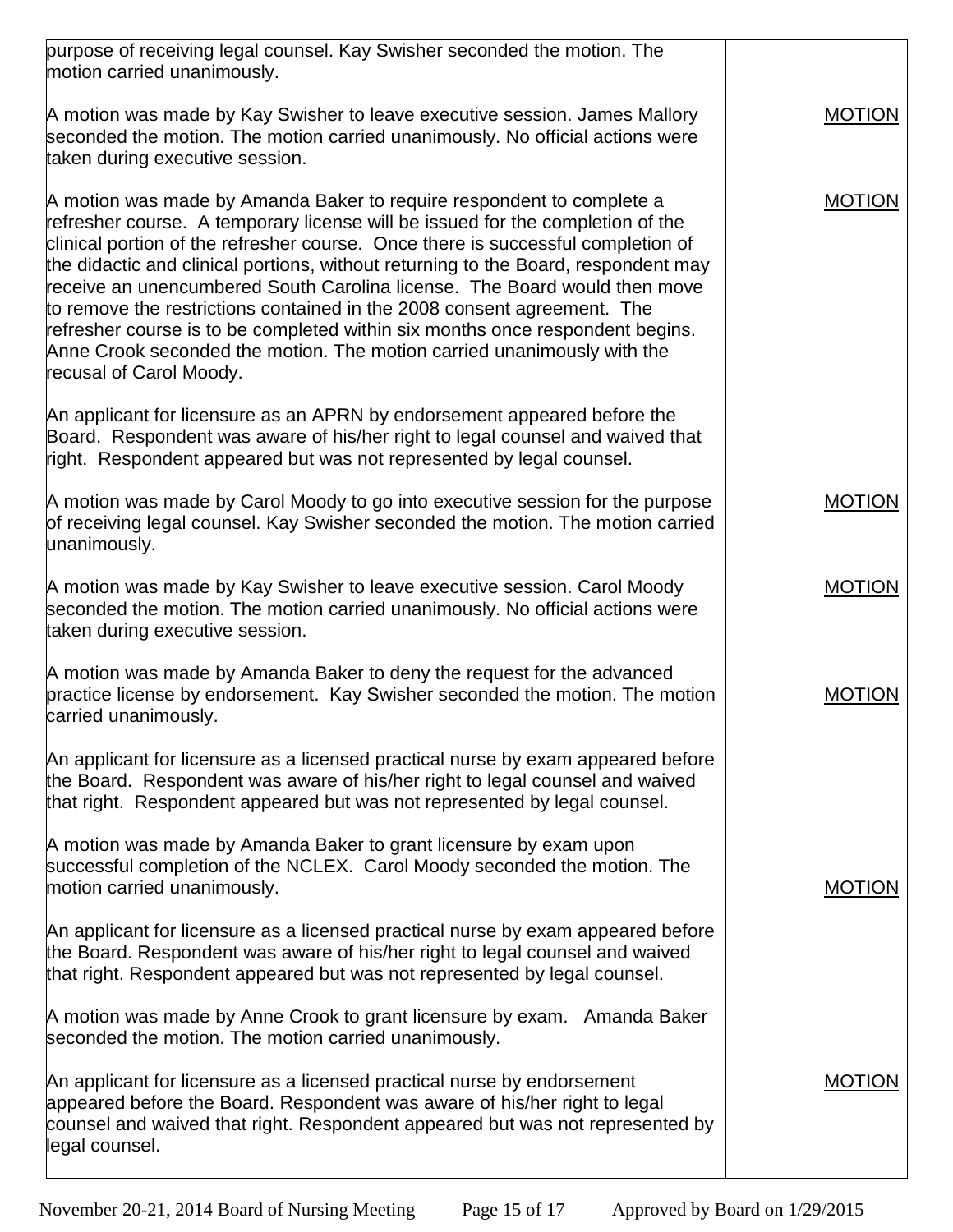| A motion was made by Carol Moody to go into executive session for the purpose<br>of receiving legal counsel. Kay Swisher seconded the motion. The motion carried                                                                                                                                                                                           |                                |
|------------------------------------------------------------------------------------------------------------------------------------------------------------------------------------------------------------------------------------------------------------------------------------------------------------------------------------------------------------|--------------------------------|
| unanimously.                                                                                                                                                                                                                                                                                                                                               | <b>MOTION</b>                  |
| A motion was made by Kay Swisher to leave executive session. Amanda Baker<br>seconded the motion. The motion carried unanimously. No official actions were<br>taken during executive session.                                                                                                                                                              |                                |
| A motion was made by Amanda Baker to grant temporary licensure by<br>endorsement up to one year for the completion of clinical portion of the program.<br>Anne Crook seconded the motion. The motion carried unanimously.                                                                                                                                  | <b>MOTION</b><br><b>MOTION</b> |
| An applicant for licensure as a licensed practical nurse by endorsement<br>appeared before the Board. Respondent was aware of his/her right to legal<br>counsel and waived that right. Respondent appeared but was not represented by<br>legal counsel.                                                                                                    |                                |
| A motion was made by Anne Crook to grant LPN licensure by endorsement in<br>SC. Amanda Baker seconded the motion. The motion carried unanimously.                                                                                                                                                                                                          |                                |
| An applicant for licensure as a registered nurse by endorsement appeared<br>before the Board. Respondent was aware of his/her right to legal counsel and<br>waived that right. Respondent appeared but was not represented by legal<br>counsel.                                                                                                            | <b>MOTION</b>                  |
| A motion was made by Anne Crook to grant endorsement for the RN license in<br>South Carolina. Kay Swisher seconded the motion. The motion carried<br>unanimously.                                                                                                                                                                                          |                                |
| An applicant for licensure as a registered nurse by endorsement appeared<br>before the Board. Respondent was aware of his/her right to legal counsel and<br>waived that right. Respondent appeared but was not represented by legal<br>counsel.                                                                                                            | <b>MOTION</b>                  |
| A motion was made by Amanda Baker to go into executive session for the<br>purpose of receiving legal counsel. Kay Swisher seconded the motion. The<br>motion carried unanimously.                                                                                                                                                                          |                                |
| A motion was made by Kay Swisher to leave executive session. James Mallory<br>seconded the motion. The motion carried unanimously. No official actions were<br>taken during executive session.                                                                                                                                                             | <b>MOTION</b>                  |
| A motion was made by Amanda Baker to require a nurse refresher course. Once                                                                                                                                                                                                                                                                                | <b>MOTION</b>                  |
| the refresher course is satisfactorily completed, licensure will be granted. The<br>license will be placed on probation for one year requiring quarterly reports for<br>one year. A temporary license will be issued for completion of the clinical portion<br>of the refresher course. Anne Crook seconded the motion. The motion carried<br>unanimously. | <b>MOTION</b>                  |
| An applicant for licensure as a registered nurse by endorsement appeared<br>before the Board. Respondent was aware of his/her right to legal counsel and<br>waived that right. Respondent appeared but was not represented by legal<br>counsel.                                                                                                            |                                |